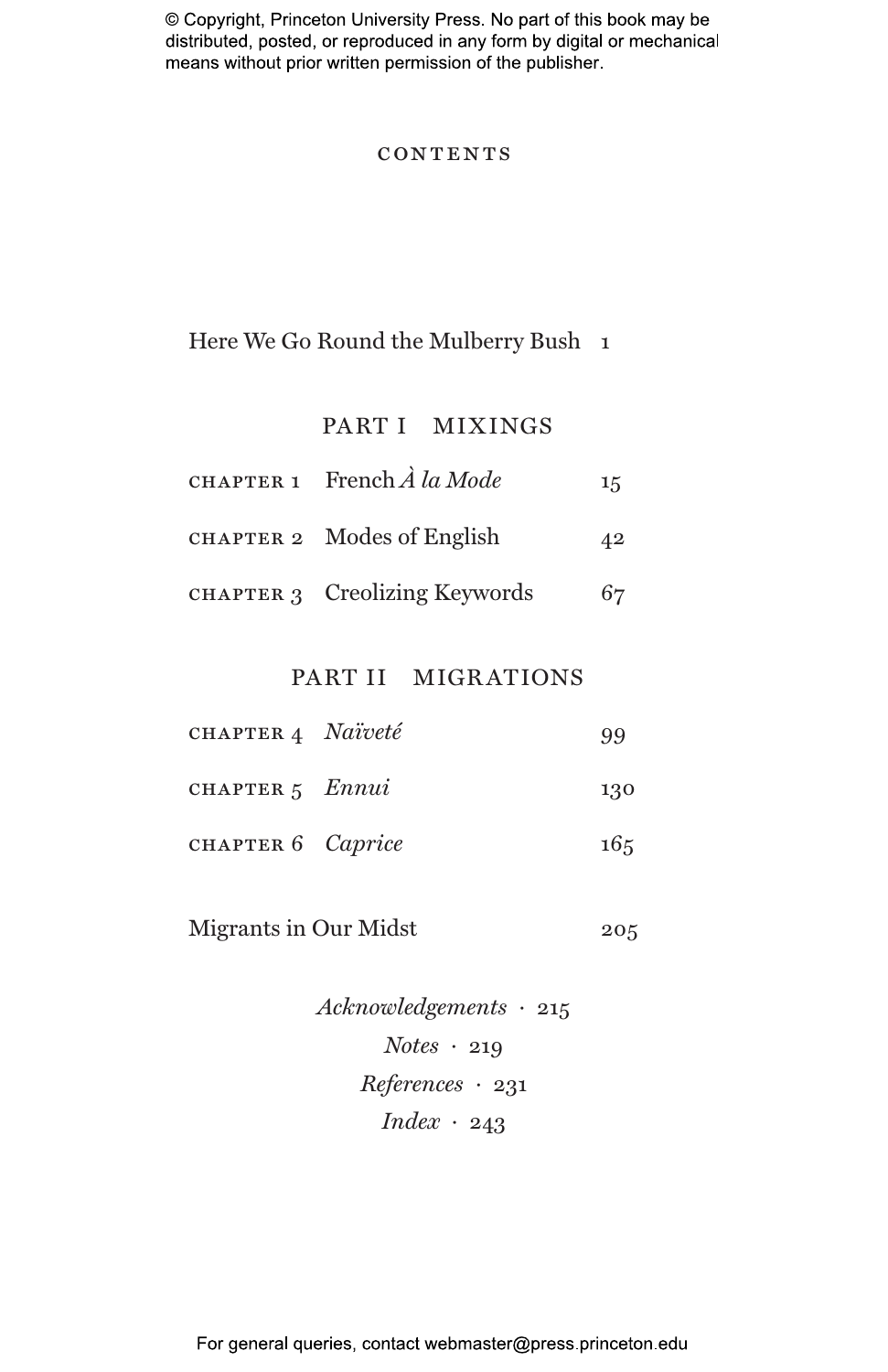# Here We Go Round the Mulberry Bush

IT IS WIDELY to be observed that those wishing, at little effort, to lend a certain intrigue to their English conversation season it with a certain *je-ne-sais-quoi* or some other *soupçon* of Gallic garniture. Even the introverted Eeyore, on occasion, reaches for the *mot juste*. Eeyore is the old grey donkey who lives in a corner of a field that is forever England in A. A. Milne's stories about Winnie-the-Pooh and friends. In chapter 6 of *Winniethe-Pooh*, it is Eeyore's birthday, a fact that his friends have all forgotten. When Pooh Bear chances upon Eeyore and wishes him a good morning, Eeyore doubts that it *is* a good morning, hinting darkly: 'We can't all, and some of us don't. That's all there is to it.' Pooh asks Eeyore to explain. The old grey donkey offers the following list of equivalent words and phrases: 'Gaiety. Song-and-dance. Here we go round the mulberry bush.' A puzzled Pooh asks, 'What mulberry bush is that?', in response to which the donkey merely continues his variations on the theme: ' "Bon-hommy," went on Eeyore gloomily. "French word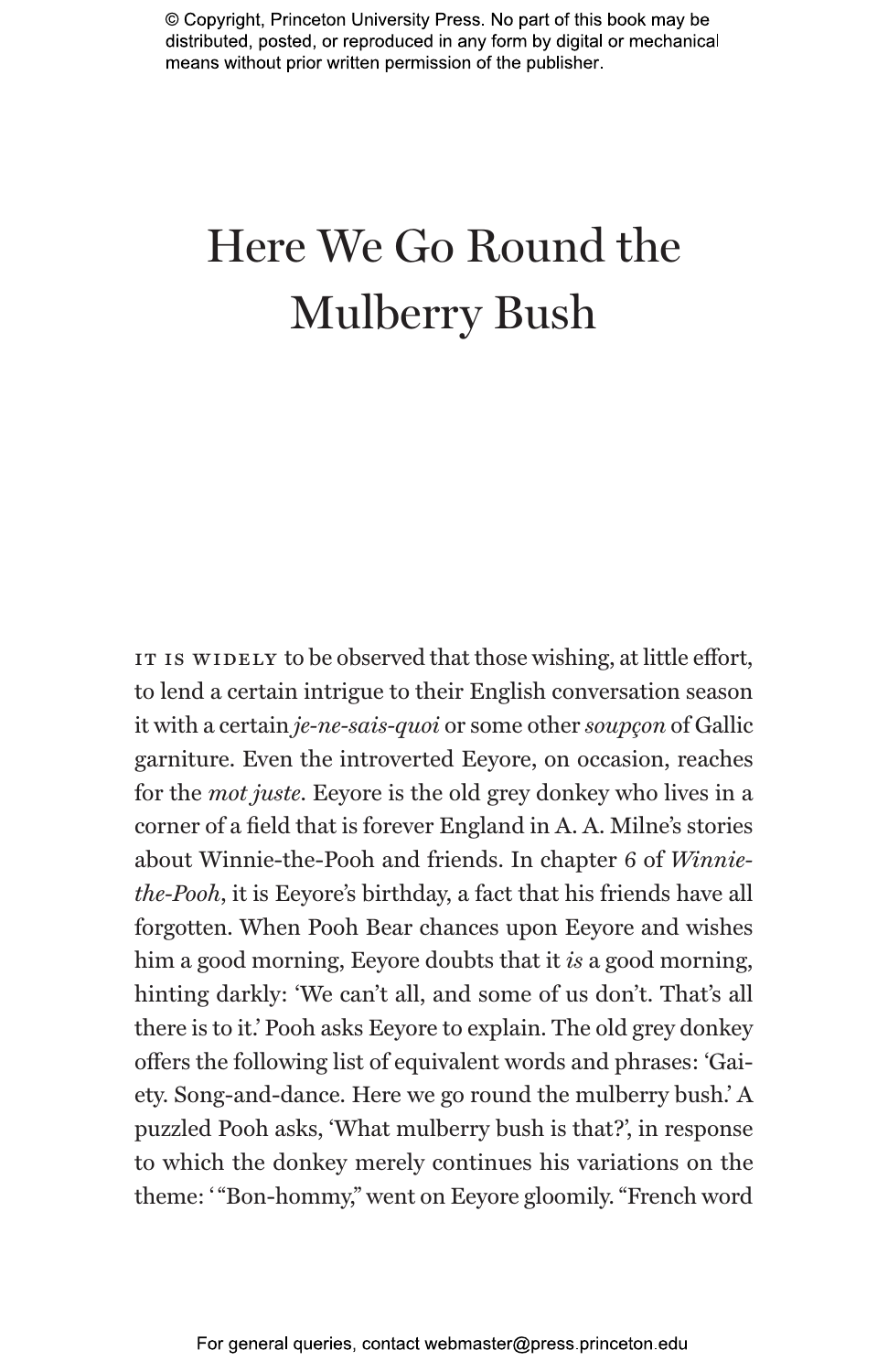[ 2 ] Here We Go Round the Mulberry Bush

meaning bonhommy," he explained. "I'm not complaining, but There It Is." '1

*Et voilà*: There It Is, indeed, the French word that bursts into flower in the midst of the most English sentence. A word of conspicuously French derivation serves Eeyore's purposes well. It would be too painful for him to name in plain English the simple happiness of being alive that the irrepressible Pooh clearly possesses that morning and which the old grey donkey can't and doesn't, at the best of times, but especially when it is his birthday and They have all Forgotten. Instead, Eeyore names obliquely the capacity for happiness that is denied him, alluding to popular English rhymes that speak of it and producing synonyms that name it. He brilliantly introduces the last of these synonyms, *bon-hommy*, as a French word possessing the meaning of the selfsame word in English. He thereby specifies that meaning as evident to the likes even of Pooh Bear, while using the Frenchness of the word to emphasize its distance from himself, the discontented grey English donkey. His singleword code mixing of French in English at once connects him to, and separates him from, French ways of saying and being.

Eeyore's flourishing of *bon-hommy* is an act of expressive indirection that reveals much about the history of English in its centuries-old relation with French. An equally revealing, if unconscious, act lies at the heart of a story widely told of the forty-third president of the United States of America. George W. Bush was said to have remarked, in July 2002, to his closest ally in international politics, the UK prime minister Tony Blair, that 'the problem with the French is that they don't have a word for entrepreneur'. Whether or not the anecdote is true—and its truth is disputed—matters less, for our purposes, than the fact that it struck a chord with so many people. It circulated at a time of strain in relations between the governments of the three nations, which were taking up different positions in the crisis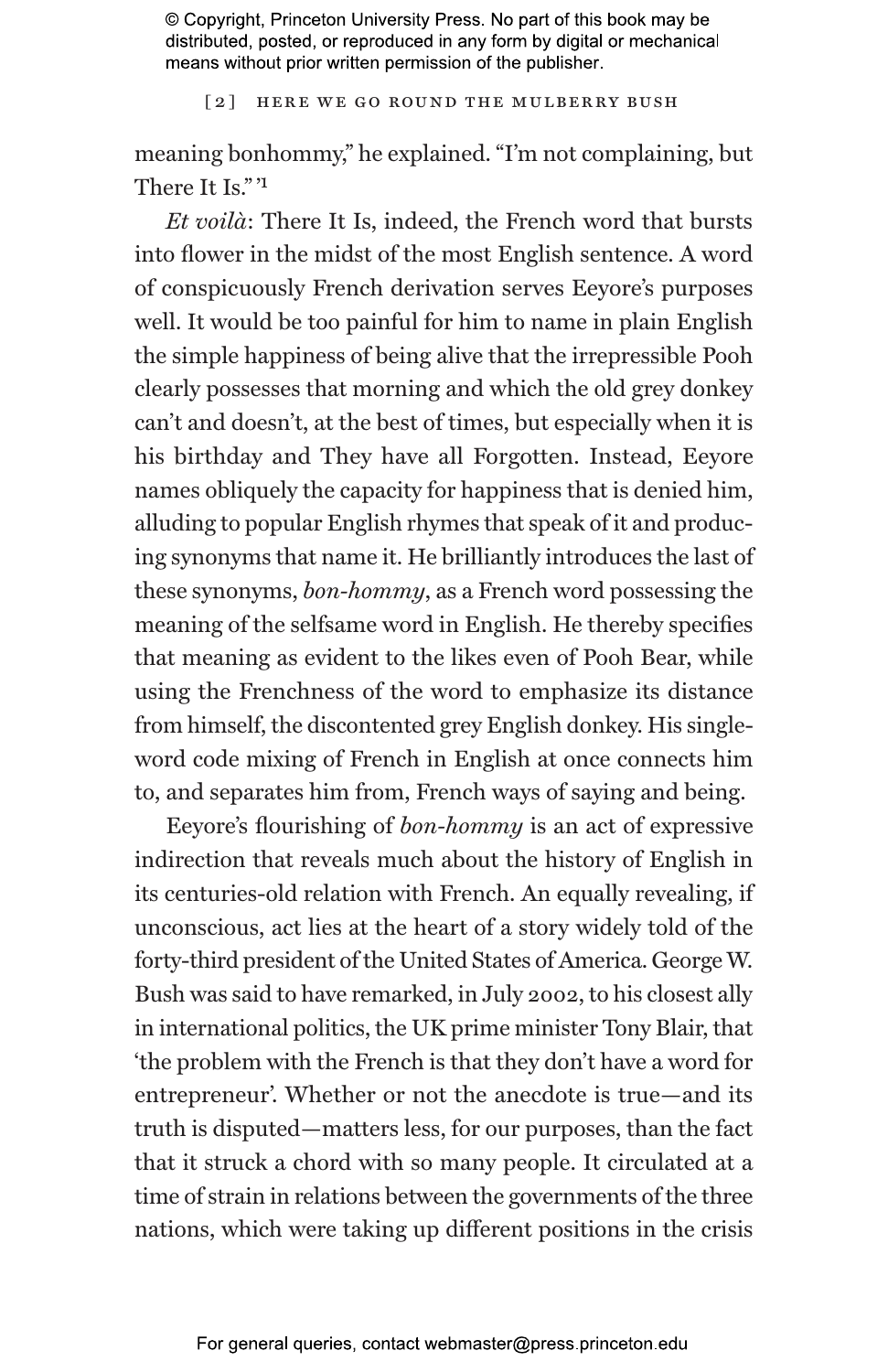HERE WE GO ROUND THE MULBERRY BUSH [3]

that eventually saw the UK join the US-led invasion of Iraq in March 2003, opposed by France. The anecdote showed the Anglo-American alliance, in the shape of its leader, revealing even in the act of denigrating the irksome French—how much the alliance owed to French language and culture. It suggested that many, in the English-speaking world, turn to French much more than they would like to think they do.2

We live at a time when the linguistic traffic is, in general, moving much more heavily from English into French than in the contrary direction. After the British empire spread English across the world in the eighteenth and nineteenth centuries, the USA entrenched English as a global lingua franca in the twentieth century, causing the unprecedented amount of lexical borrowing from English that is currently taking place in French and other languages.

This situation ought not to be allowed to conceal a longer and more complex story of linguistic and cultural interaction. Anglophones have borrowed words from French, as Eeyore did consciously and George W. Bush (it seems) did unconsciously, for centuries. More words have entered English from French than from any other modern foreign language. These French words may be said to have 'turned' English in more ways than one. Most have become naturalized. They have done so by means of a process of adoption that is as old as the English language itself, and so thorough that the speaker of English often retains little or no sense of their foreign provenance. It may come as a surprise to many readers, for example, that each of the nouns in the very first sentence of this book—not just *je-ne-sais-quoi*, *soupçon*, and *garniture*, as might be expected, but also *intrigue*, *conversation*, and *effort*—would have struck seventeenth-century English speakers as a floridly French foreignism. It is a curious fact of linguistic history that while English has fully naturalized many such words, some have over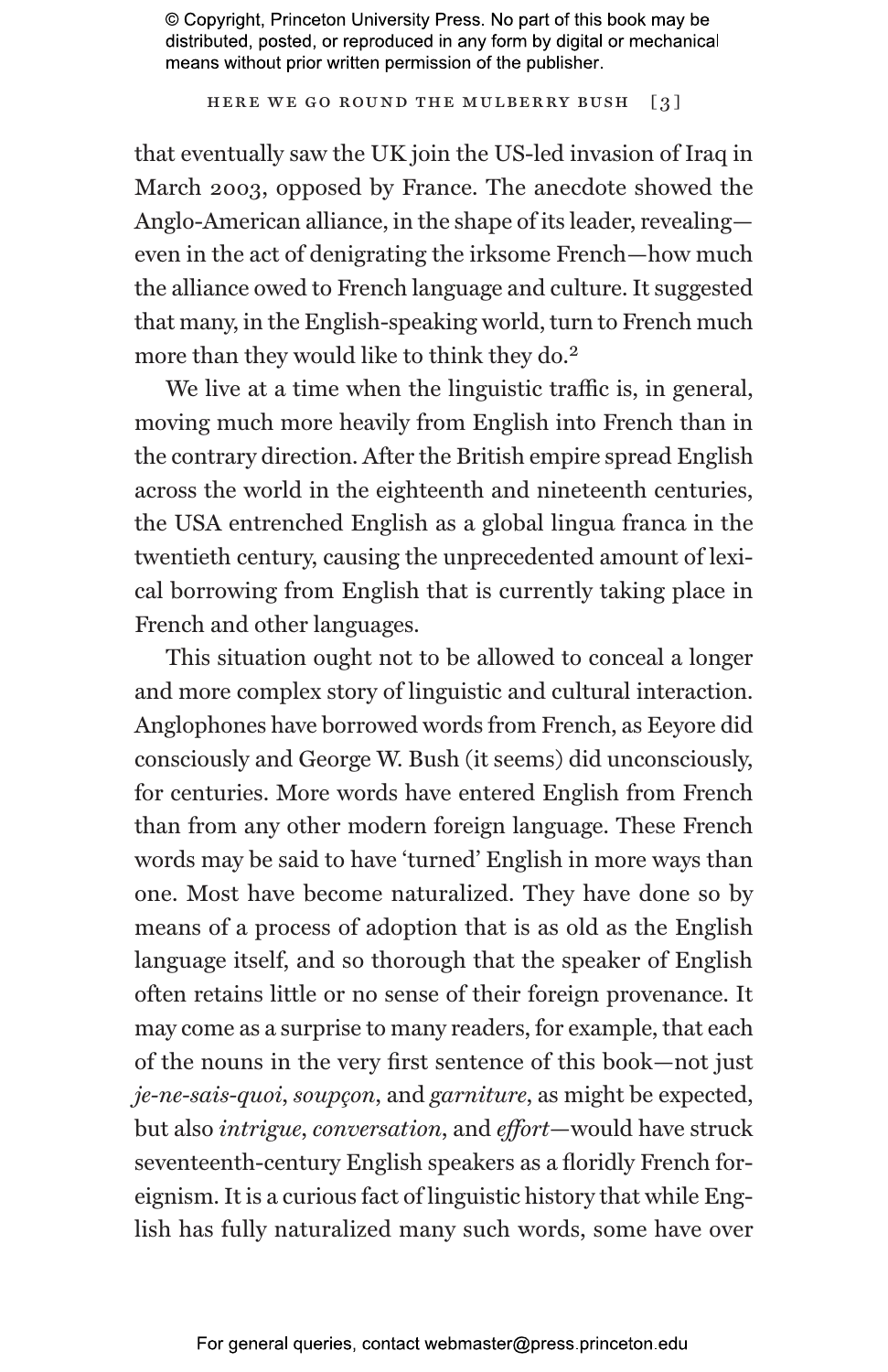#### [ 4 ] Here We Go Round the Mulberry Bush

the centuries visibly retained signs of their foreign derivation, eluding translation and resisting naturalization. They may carry traces of their French roots in their pronunciation and spelling. They are often set in italic type to distinguish them from the English surrounding them. They lend English a French twist. They are, we might say, French non-natives in the midst of the language we Anglophones use. For that reason, I propose to use the name for such people that English has (in characteristically magpie fashion) borrowed from French, and to call them *émigrés*.3

In this book I explore the varied lives that such émigrés have led. What role, I ask, have they played in the making of modern English? To what extent have they, in their migrations, revealed or changed important aspects of the French linguistic and cultural setting that first shaped them? And what does the study of these words in migration reveal of the fertile but fraught relationship that England and France have long shared, and that now entangles English- and French-speaking cultures all over the world?

In what follows, I argue that émigrés have played an important and largely neglected role in the making of modern English as it is spoken and written in many parts of the Anglophone world today, and has been for centuries. I proceed by drawing together, and then working outwards from, a small cluster of phrases and terms with visibly French roots—*à la mode*, *galanterie*, *naïveté*, *ennui*, and *caprice*—that came to prominence as Charles II and his court, in the period 1660–85, were Frenchifying English language and culture. These are words that retain their émigré status to this day. I explore what meanings and associations they bring with them from French. I place their emergence in Restoration English in the wider context of social and cultural change. I then follow their migration across time and space to examine specific prominent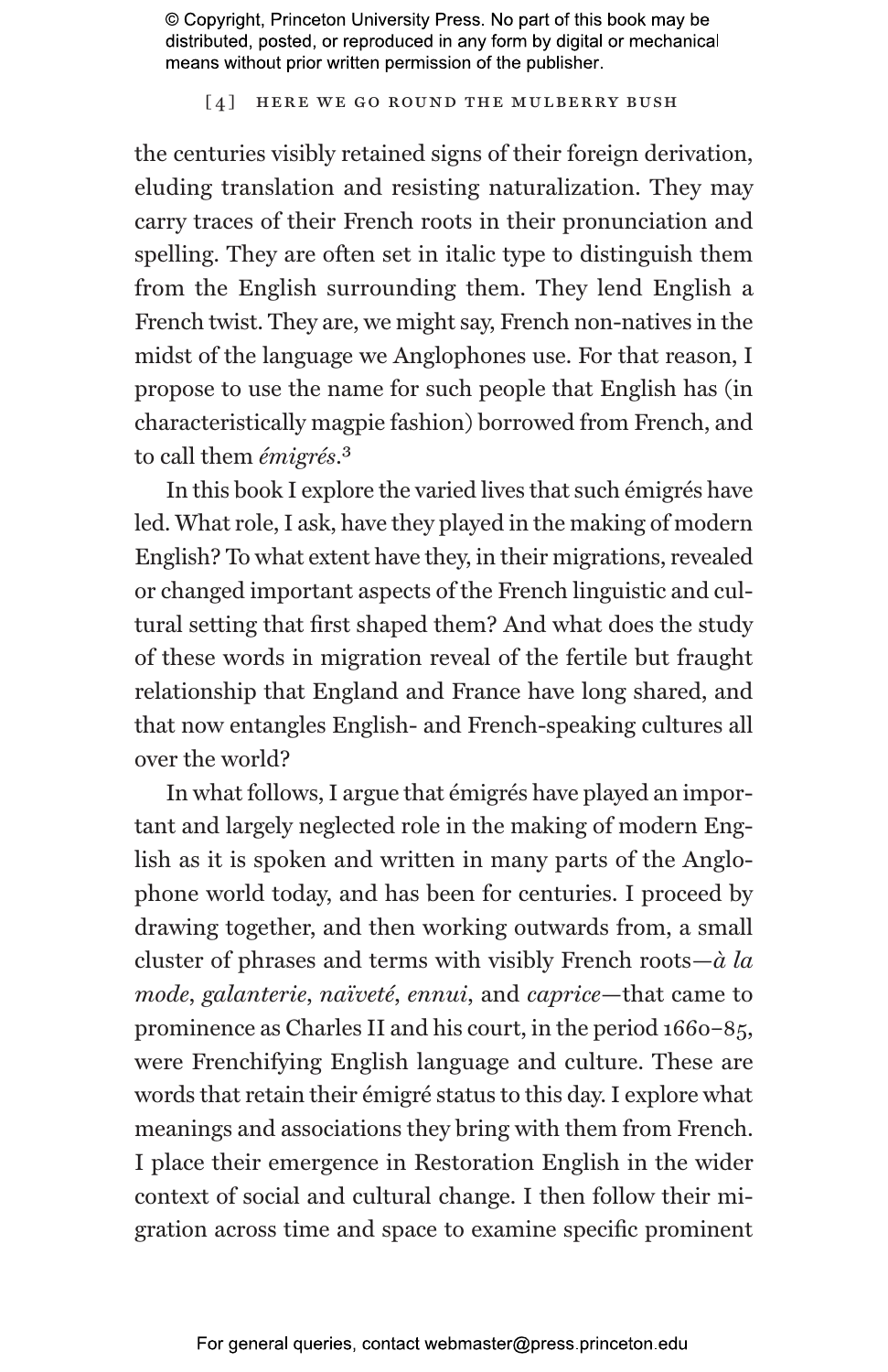#### HERE WE GO ROUND THE MULBERRY BUSH [5]

instances over the last three centuries or more in the Anglophone cultures of North America, the Caribbean, India, and Ireland, as well as Britain. I draw evidence of the usage and meanings of my chosen words from dictionaries and other lexicographical sources. I analyse this evidence alongside instances in literature, film, the visual arts, and music, covering aspects of culture and society that range from opera to ice cream. In this way, I examine how the Anglophone migrations of these words relate to their continuing lives and adventures in French, and I explore in particular what the words mean in—and say about—modern English.

Having taken the Frenchification of Restoration English as my initial focus, I set this development of the language in the wider context of social and cultural change. The two most prominent seventeenth-century English importers of the émigrés examined in this book—the polymath John Evelyn (1620– 1706) and the playwright John Dryden (1631–1700)—transferred into England from France, along with these words, larger-scale cultural ideas and forms: Evelyn proposes that an English equivalent of the Académie française should create a grammar and rhetoric for the English language; Dryden—in his play *Marriage À-la-Mode*—draws freely upon the most successful modern French dramatic forms even as he satirizes the fashion for Frenchified English among London's social climbers of the late seventeenth century.

I pay particularly close attention to episodes in the Anglophone migrations of French-derived words when the word in question occurs prominently in the work of artists—writers, of course, but also painters and composers—for whom the use of language is a matter of primary importance. Language, as such artists find it, is no different from what it is for other users of the language. What the artists add to the language they use, however, is an extra edge of consciousness about such matters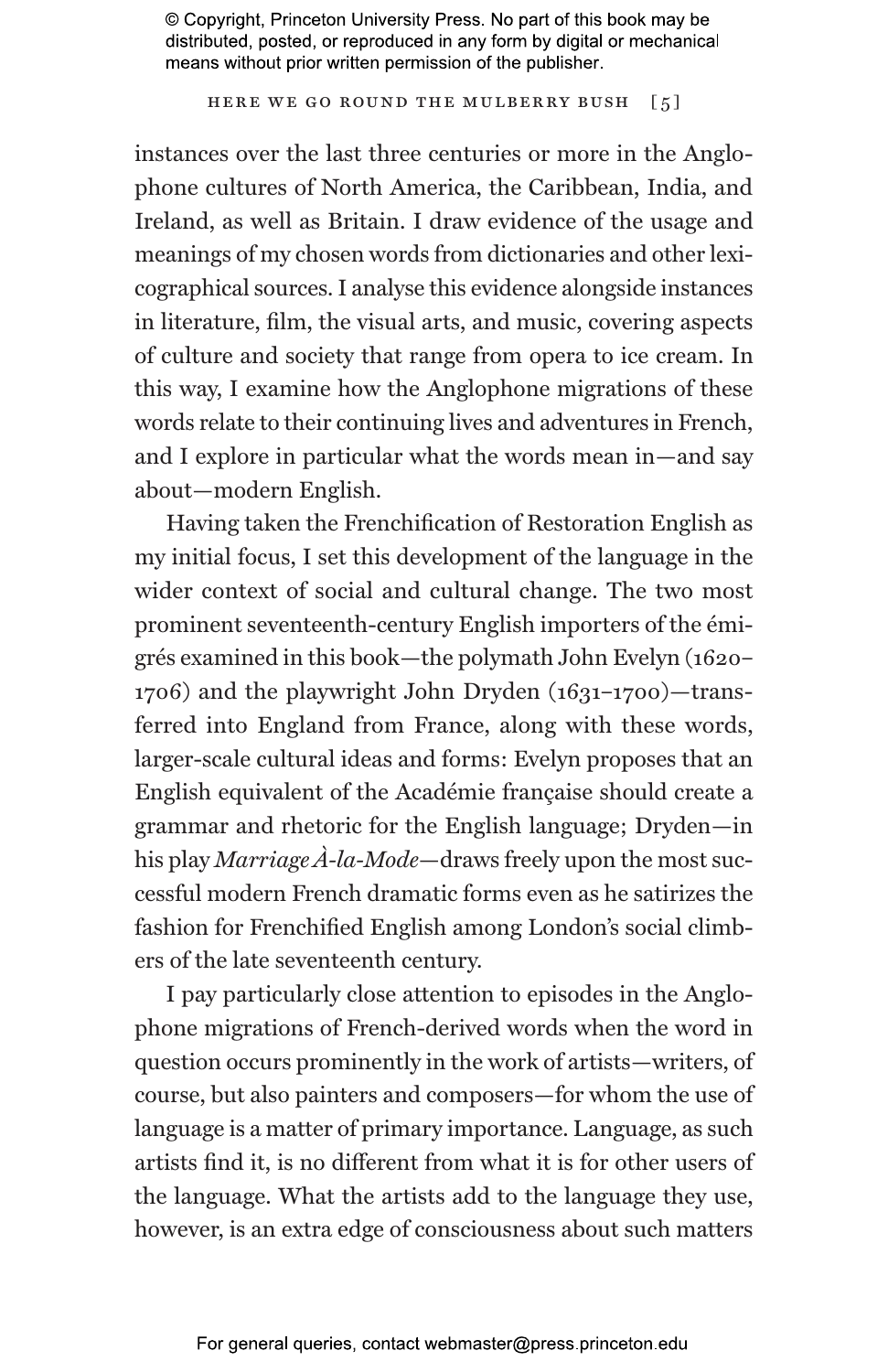#### [ 6 ] Here We Go Round the Mulberry Bush

as the choice of words and their arrangement. I view a word as occurring prominently in the work of these artists when it is sported as the *mot juste* and placed in a position of display, by, for example, being used to name the topic around which an entire work of art is organized, or by figuring in the title of a work.

One example I have mentioned, and to which I return at regular intervals in this book, is Dryden's play *Marriage À-la-Mode* (first published in 1673). Dryden, in that play, satirized French with a forked tongue. He helped the émigré words, whose over-enthusiastic English uses he mocked, to find a lasting place in the language. He explored for his own purposes the questions that such words have always raised about the people who trade in them. These are overwhelmingly questions of identity and affiliation. Who is it that can call upon a word or phrase of foreign derivation in the course of their ordinary linguistic business? Or can understand others who do the same? What do the multilingual transactions of such people say about their place in the social hierarchy, their access to education and culture, and their religious and political loyalties? Dryden's plays ask what such questions mean for the elite of a country, Restoration England, whose society and culture were marked by religious and political conflict.

I examine, in what follows, works of art that return to these questions in quite other times and settings. In his 1971 novel *The Naive and Sentimental Lover*, the English novelist John Le Carré (b. 1931) satirizes the insularity of twentieth-century English middle-class manners by revisiting imaginatively the decisive contribution that the German essayist Friedrich Schiller (1759–1805) made to the meaning of *naive* in 1795, when he paired it with a second foreign word in German, *sentimental*. From the title of her 1809 novel *Ennui* onwards, the Anglo-Irish writer Maria Edgeworth (1768–1849) draws upon the international prestige and analytic power of French language and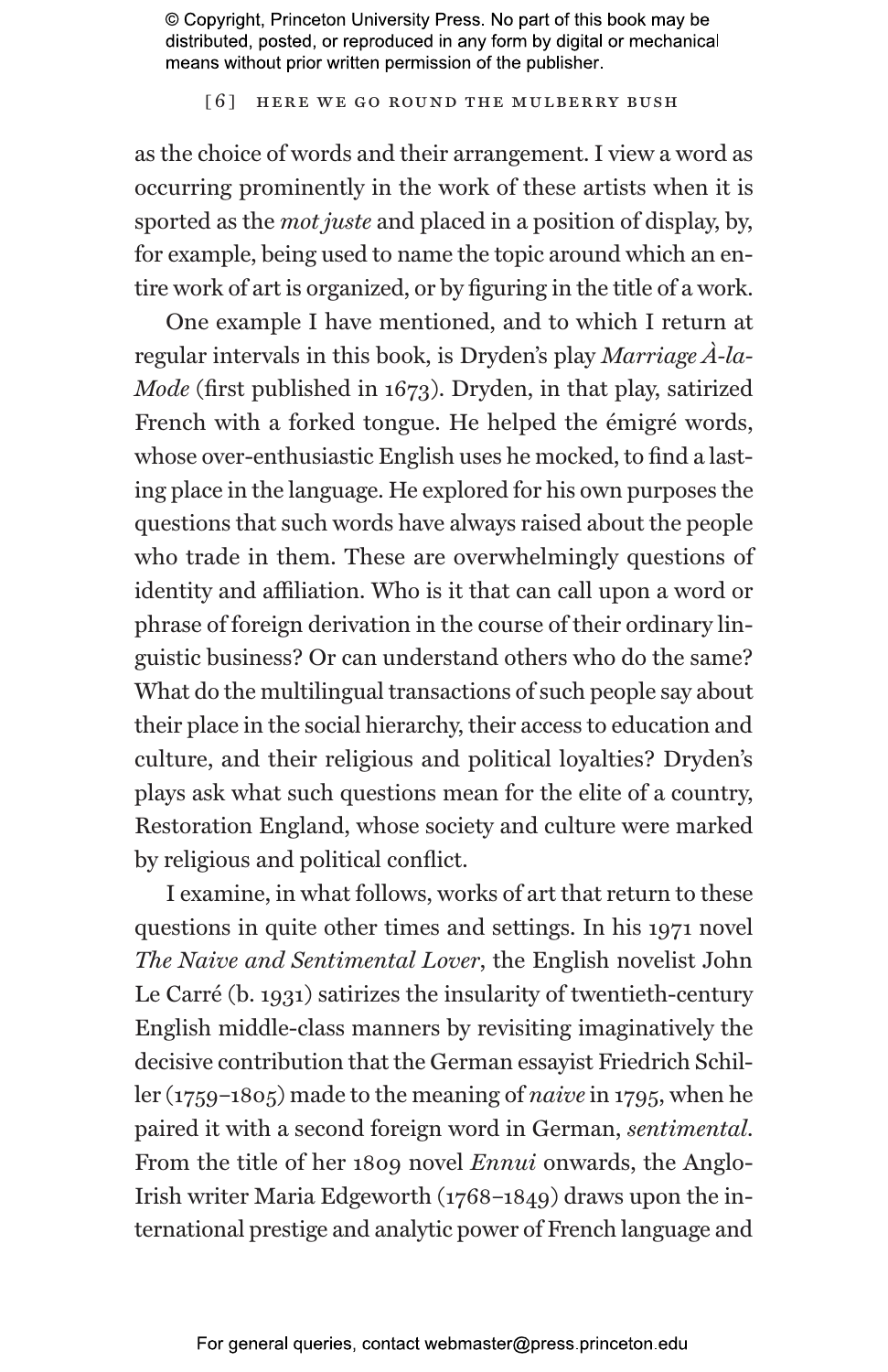Here We Go Round the Mulberry Bush [ 7 ]

literary culture in her moral dissection of fashionable life and the state of relations between England and Ireland at the time of their political union. The Canadian novelist George Bowering (b. 1935) exploits the title of his 1987 novel *Caprice* on several levels. The title carries the name of the novel's heroine. It says something about the way in which she manages her predicament. And it is a description of the novel itself, an ingenious remake of the western novel that pits a poetry-loving and bullwhip-toting heroine from Quebec against murderous American outlaws, under the quizzical gaze of two native Indians. It is, in other words, a border-crossing postcolonial Canadian caprice.

Episodes such as these, I suggest, mark in each case a new release of the word's conceptual energies and a remaking of its place in the vocabulary of English. They shed light on the complexity of a process that tends to draw two or more languages and cultures into contact with English: in addition to French, for example, Latin in the making of *à la mode*, Italian in the mixing of *caprice*, and German in the migration of *naive*. They show how that contact between languages and cultures exposes situations of inequality even as it creates new migrant forms of lucidity and expression. And they reveal the particular contradictions that come about as these new forms encounter the entrenched cultures of Anglophone insularity and isolationism.

Such contradictions beset the long history of the English reception of French émigré words. These words inspire admiration in some Anglophones, revulsion in others, and ambivalence in most. They can be reactivated in ways that occasion extraordinary creativity; they even come, at times, to be synonymous with creativity itself; and yet, at the same time, they remain visibly caught up in a power relation between neighbouring cultures that is never perceived as equal. Their Anglophone migrations are often a matter of apparent indifference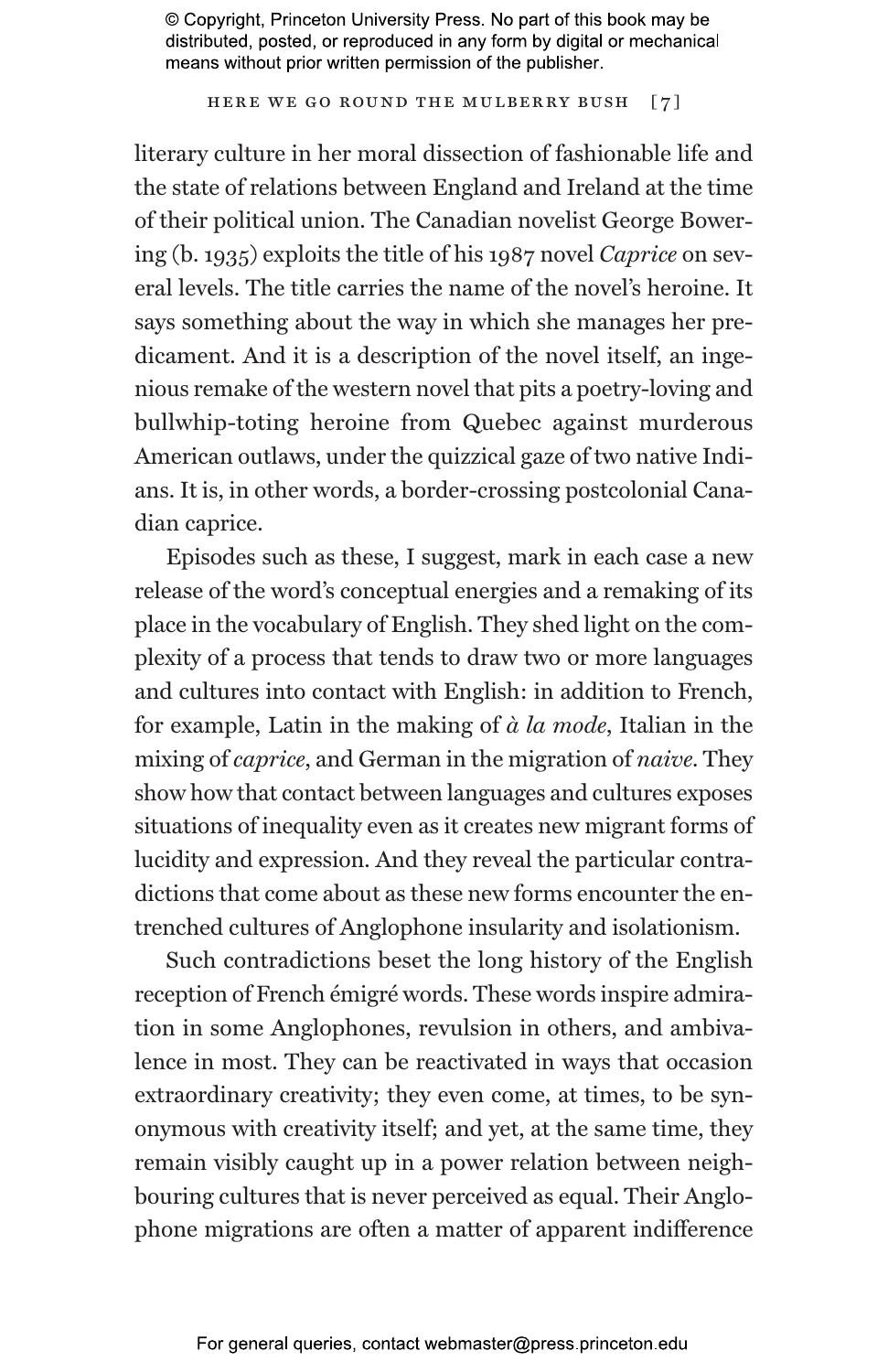#### [ 8 ] Here We Go Round the Mulberry Bush

to guardians of the French language in metropolitan France. Yet these migrations draw the words into spirals and loops of relational development. At times, these émigrés visibly accompany words that have travelled from English into French, acting as their shadows or secret sharers. They are never the same again for having been abroad.

How, in this context, might we best understand the complex history—the transcultural entanglement and creative possibilities—of French words that have turned English? I offer, by way of an answer, the conjecture that this history is best understood as a specific instance of a wider process of creolization. In so doing, I take forward the work that various scholars have published over the last decade or so on relations between English and French, and between England and France, in medieval Europe. That work has shown how, from the Norman conquest of England in 1066 through the age of Chaucer to the time of Shakespeare, the language the English spoke mingled with French, and how this development divided opinion in an England marked by the experience of colonial domination at the hands of the Normans.<sup>4</sup>

I draw inspiration from this body of work even as I extend its scope by shifting the focus to the early modern period and beyond. I explore a time in which the English, once colonized, turned colonizers; and when the language of an imperial nation slowly spread to the four corners of the globe. This historical development brings me to the concept of creolization. That concept has become important to the study of the Caribbean, as a way of understanding the colonizing process practised by the powers of Europe; but it has yet to be considered for its shaping of cultural relations within Europe over centuries. I aim to help fill that gap in *Émigrés* and, in so doing, to contribute to the development of creolization as a conceptual model. My contribution involves significantly adapting that model to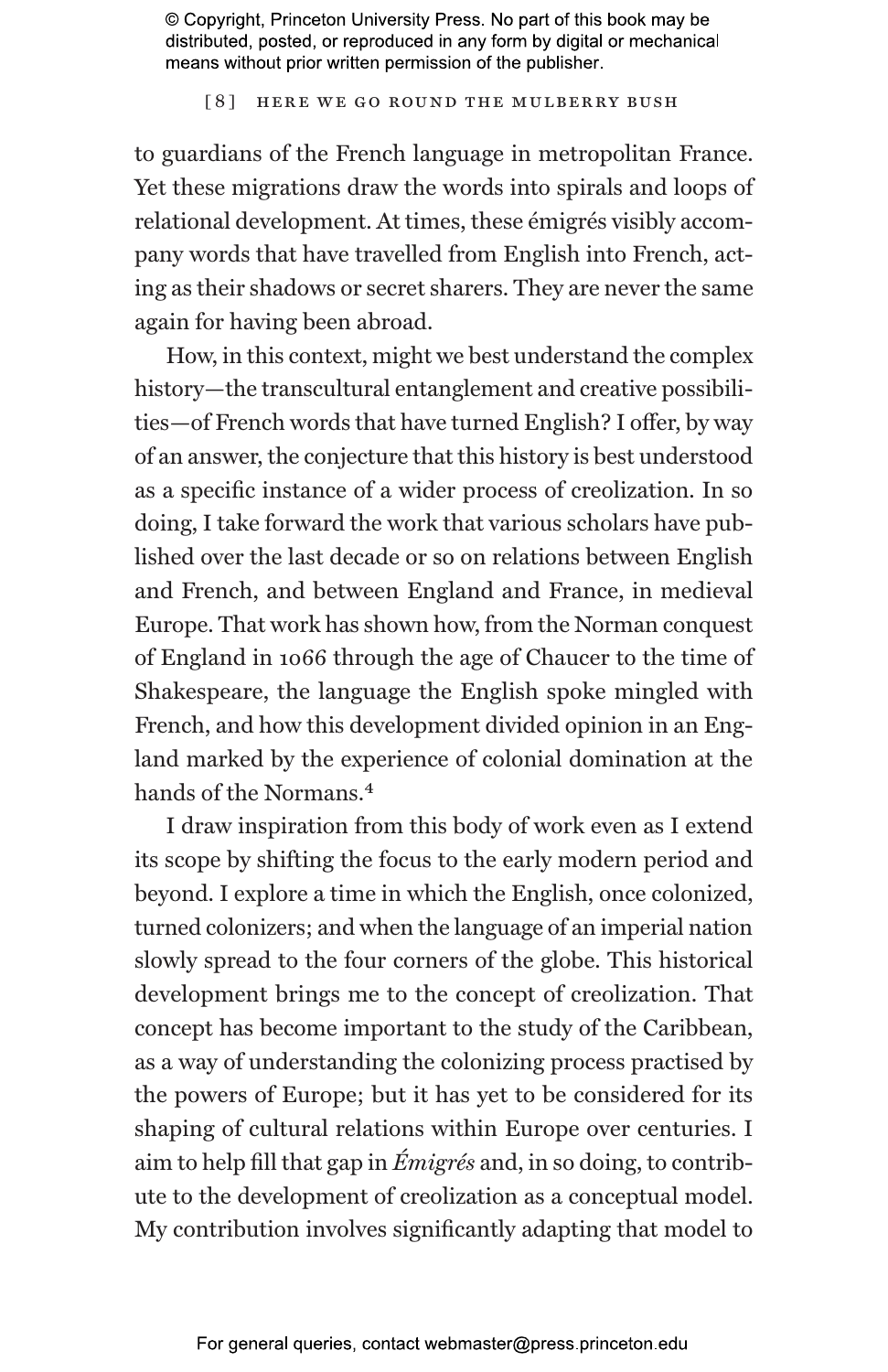HERE WE GO ROUND THE MULBERRY BUSH [9]

a specific instance of translingual and transcultural mixing, which started in early modern England before spreading to other Anglophone countries, thereby reflecting in miniature the development of English in colonial and postcolonial cultures all over the world.

How, then, is creolization best adapted to account for the specific situation of émigré words in modern, global English? My answer to that question involves bringing the concept, as articulated by Caribbean intellectuals such as Édouard Glissant (1928–2011) and Stuart Hall (1932–2014), into contact with the study of keywords as pioneered by Raymond Williams (1921– 88). Williams explored particular English words relating to what, as we will see, he called 'the central processes of our common life'. He put the trajectories through history of these words at the centre of an inquiry marked by a quiet political radicalism. He did so by composing, in his *Keywords* (1976), a vocabulary of modern British culture and society. In *Émigrés*, I maintain Williams's simultaneous focus on language in history and on language as history in the area of culture and society. But I look beyond British English, unlike Williams, and I contend that his vocabulary of culture and society lacks one category of keywords, namely, those of conspicuously foreign derivation. I argue for that category's necessary inclusion in any such vocabulary of modern global English.

I offer the émigrés examined in this book as a handful of examples of what would need to be added. Quite why a particular word first becomes key is often hard to say, of course, but there are various signs that this is happening. It may receive a cluster of definitions in a more or less concerted act of conceptualization. Such conceptualization can be more, or less, harmonious, of course, and it is often the case that a word emerges as key not because it encapsulates a single vision but, rather, because it acts as a visible site of encounter and conflict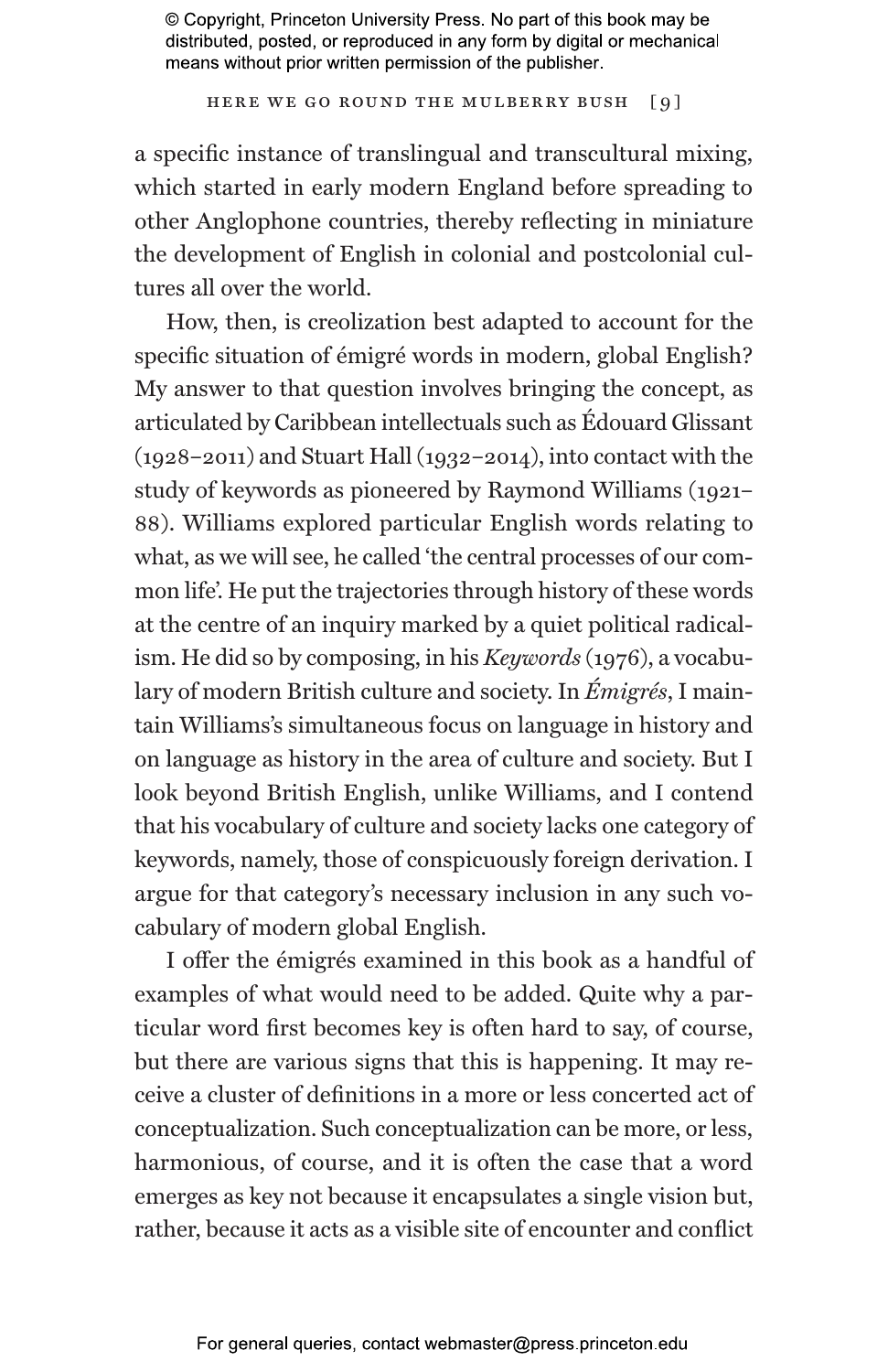[ 10 ] Here We Go Round the Mulberry Bush

between different ways of seeing culture and society. *À la mode*, I suggest, both captures the fascination with, and betrays some of the fear that many in the English-speaking world entertain towards, the influence of French culture and society. I devote the first two chapters of this book to exploring *à la mode* because I describe, in these chapters, the historical moment at which not only that phrase, but all of the émigrés that interest me here, settled in English. My particular suggestion about *à la mode* is that, as it entered seventeenth-century English, it provoked debate about what it meant to be English.5 Key to that debate was the complex English reception of a second émigré, *galanterie*, which denoted a model of elegant cultural and social interaction that France both invented and exported. The mixing of French in Restoration English thus revealed attitudes towards foreign cultures and their mediators at a time when to be French meant, in Britain, nothing more nor less than to be foreign. I argue that most native Britons viewed the foreignness of French as religious in nature, as well as political, and—given the long and continuing history of Franco–British wars—actually or potentially hostile in intent. At the same time, they tended to admire France as possessing a superior culture of elegance and refinement, especially if they had experienced some exposure to it. The result of these contrasting views was an ambivalence that lasts, at least in some parts of British society, to this day.

The essays of Part Two, devoted to *naïveté*, *ennui*, and *caprice*, may each be considered as a distinct exploration of a French émigré. If read together, however, they constitute an experiment in a form of cosmopolitan criticism that focusses on languages in migration and the specificities of their cultural entanglements. These essays are connected by the strands of an argument: that émigrés complete English as a language, as it were, by elegantly recalling its fundamental incompleteness.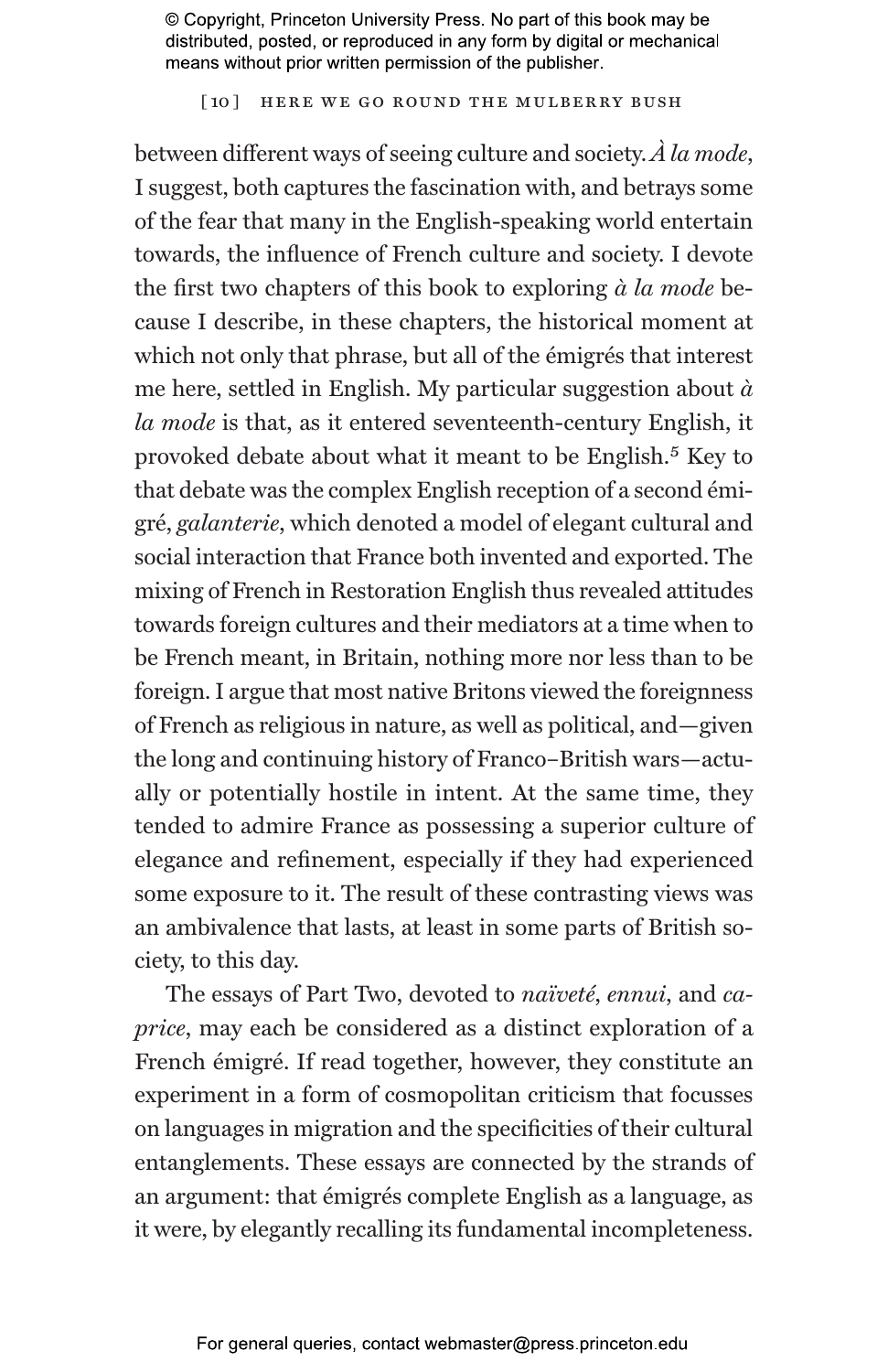Here We Go Round the Mulberry Bush [ 11 ]

They reveal its reliance on the languages that surround it. They refuse, by their unassimilated status and their deviation from the norm, to participate in the illusion that English—and, by extension, any language—could hope to express everything of the world that falls within human experience. They mark out its constitutive problems, even as they create new possibilities, of expression. *Naïveté*, as I construe it, has long enabled its English users to point to one such problem of expression, by placing the innocence of which the word speaks at a distance from their experience. It thereby highlights English ways of saying and being as caught up in an asymmetrical entanglement with a French culture and society viewed as superior. *Ennui*, which reflects that same entanglement, has come to be paired in English with native synonyms such as *boredom*. By remaining a markedly foreign element in such pairings, the French word has retained the capacity to suggest that the experience of which it speaks is itself elusively foreign, that it threatens to invade and exhaust all human activity. The creole hybrids that *ennui* has formed in such pairings inhabit a zone in which not only neighbouring languages, but also art forms, come into contact as they attempt to meet that threat. *Caprice* has thrived in the same contact zone and personifies its deviant creativity. It shows this creativity to be in conflict with the powers of hierarchization, of control and resistance, that accompany its historical manifestations. It thereby acts as a figure for all of the émigrés that appear in this book.

I treat these particular words as points of access into a wider exploration of the processes of translingual and transcultural migration. This, then, is a book about translation and its other. It measures the losses and gains in meaning that accompany the translated word, of course, but above all it illuminates the *untranslated* word in its movement between languages and its powers of cultural transformation. To existing studies I bring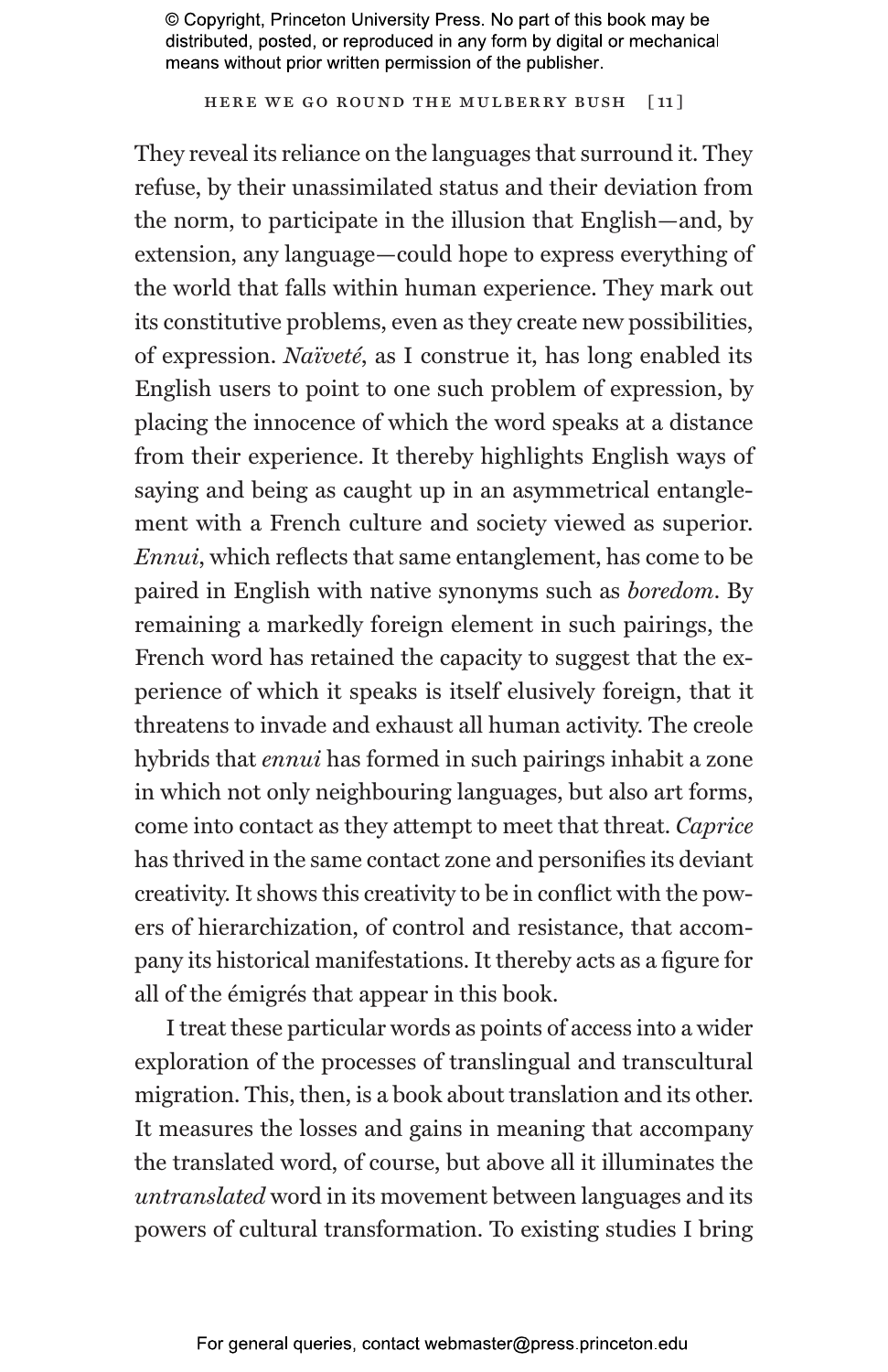[ 12 ] Here We Go Round the Mulberry Bush

an approach that is methodologically innovative, in that it yokes together keywords and creolization, two concepts hitherto unrelated in the scholarship.6 Once combined with due care and rigour, I contend, these concepts make unique sense of the processes of translingual and transcultural migration, specifically, as these have entangled and enriched English and French language and culture in history. For they show untranslated French words, not only turning English, but making it anew. Insofar as English has been made and made anew by being mixed with migrant words, I argue in what follows, it may be invited to take its place among other creoles. This creolizing process has, by now, long since moved to Anglo-French contact zones all over the world. Yet it first emerged in the long and unequal entanglement of England with its nearest continental European neighbour, the country that so many in England fear to love and love to hate, even as they stand in the corner of a field of thistles and take a turn, in French, around the mulberry bush.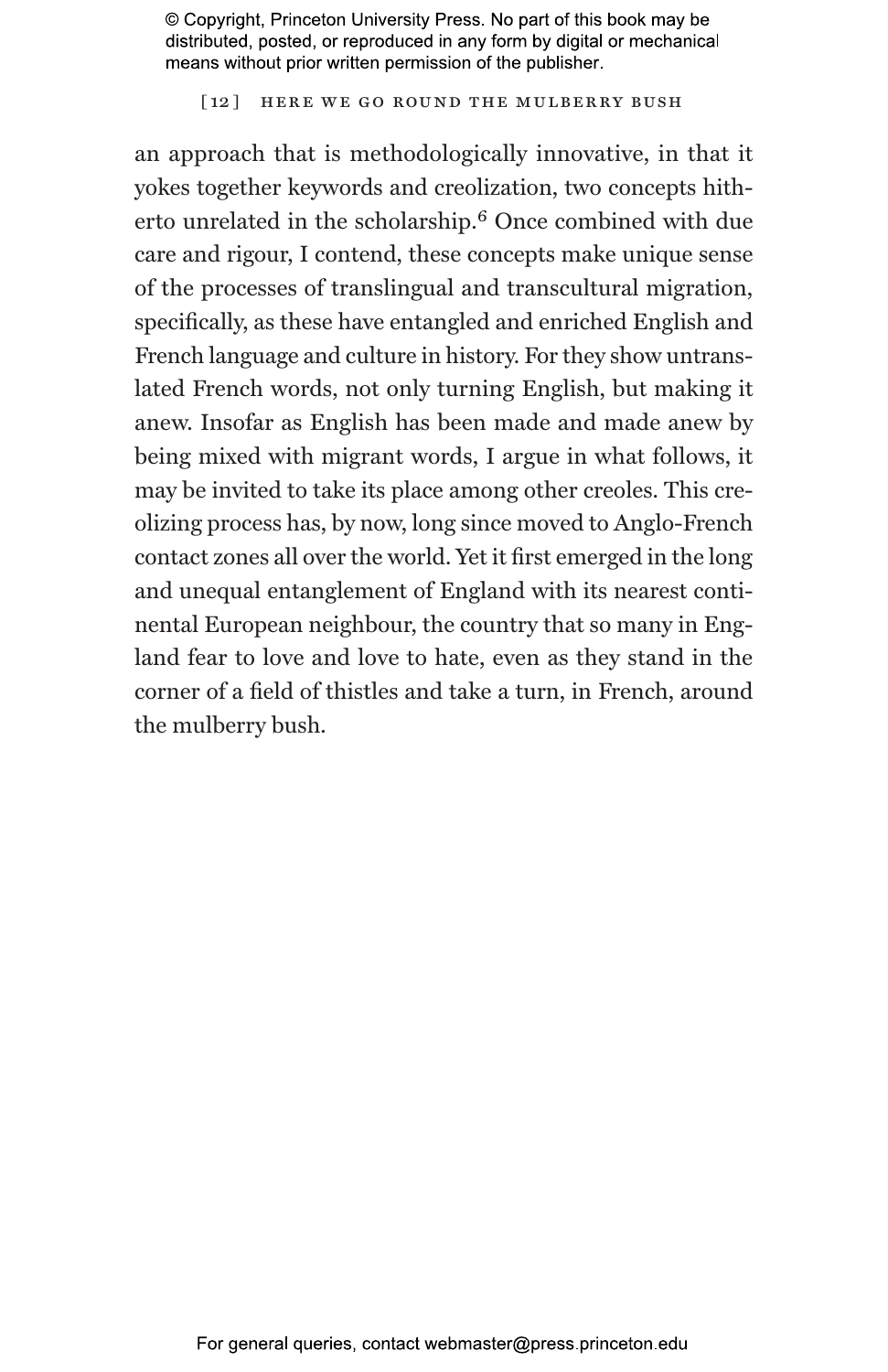#### **INDEX**

As elsewhere in the book, I italicize in this index words that are discussed primarily as words, while adopting in all other situations the type face—either roman or italic—standardly used for the word in English (as per *OED*). Some entries list instances where the main entry word is treated as a word alongside instances where it is treated in other ways. In such cases, the main entry word is set in the type face—either roman or italic—standardly used for that word, and subentries are used to distinguish the various treatments it receives.

Académie française, 27, 29, 30, 53, 55; *Dictionnaire*, 27–28, 58–59,

- *acedia*, 131, 138
- adaptation of foreign words (spectrum of), 11, 21–22, 32, 45, 72, 207–9. *See also* borrowing, lexical
- Adorno, Theodor: 'Wörter aus der Fremde' ('Words from Abroad'), 206–10, 211
- Æschylus, 113
- Africa, 74, 87
- *à la*, 64
- *à la mode*, 15–16, 88, 95; in Boursault, 59; in British English, 10, 16, 17–18, 20, 42, 57–64, 94; in Callières, 58–59; in fashion, 15– 16, 17, 20, 23–24; and food, 16– 17, 58, 64–65; in Dryden, 5–6, 24–27, 51–52, 60–61; in French, 58–59; in German, 16; in Hogarth, 61–62, *62*; in *Little Miss Sunshine* (film), 65–66, *66*; in marriage, 59–64; in North American English, 16–17, 64–66; in Rochester, 59–60. See also *mode* alamode (fabric), 17, 48, 64
- ambivalence: English—towards
	- French émigrés, 7, 10, 42, 45, 61,

87, 192, 212; French—towards Italianization, 56 Amelot de la Houssaye, Nicolas: translation of Gracián, 170 *American Heritage Dictionary of the English Language*, *The*, 91 Americas, the, 74, 104–5, 107. *See also* Canada; North America; United States of America Anglo-Norman, 80, 82. *See also* Norman (language) Anglo-Saxon, 79, 81, 86, 90, 92, 143 animals, 167, 171–72, 173, 181, 191 anti-Normanism, 82, 85 appropriation, 44–47, 50–52, 63, 169–70, 173. *See also* imitation Apter, Emily, 71 aristocracy, the, 23, 82, 149, 152. *See also* nobility, the; social hierarchy Aristotle: *Poetics*, 53 art, 68; and *caprice*, 167, 173, 174, 176; and ennui, 132–33, 139; language of, 158–59; and nature, 110, 114. *See also* arts, the; painting artists, 5–6, 170–71, 173, 174, 183 arts, the: dialogue between, 133, 155, 157–161, 172–73, 181–84, 187–88, 190, 206; language of, 27, 89; and the Quarrel of Ancients and Moderns, 52, 57

<sup>89, 134, 170–71</sup>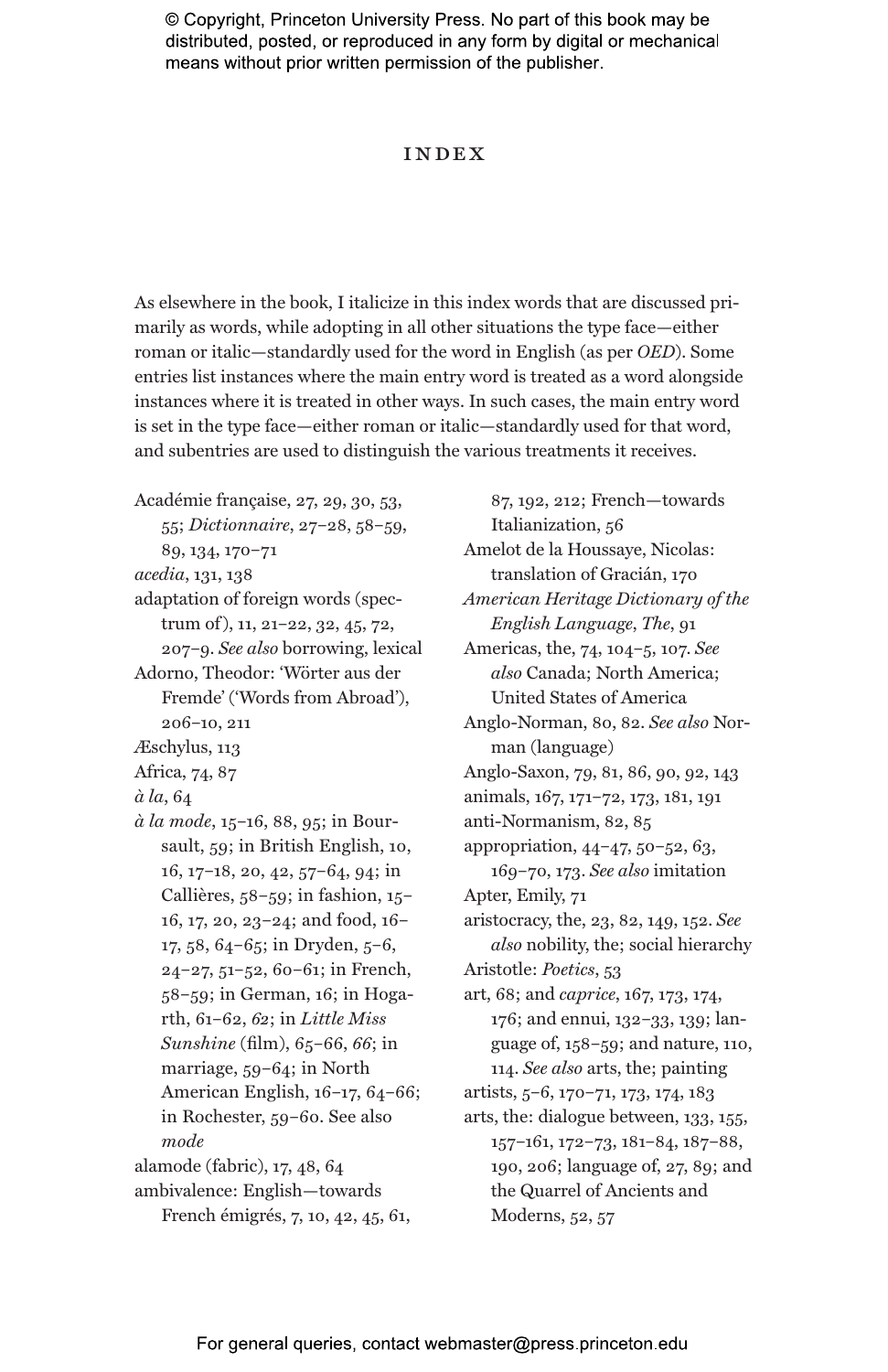### [ 244 ] Index

Asia, 87 Asselin, Maurice, 158 Atwood, Margaret, 197 Augustine, Saint, 103, 137 Augustus, Philip, 80 Bacon, Francis, 50, 92 Bailey, Nathan, 90, 167 Balzac, Honoré de, 122, 139, 157, 158 barbarity, 27, 28, 104–5 Baudelaire, Charles, 139, 145; *Les Fleurs du Mal* (*The Flowers of Evil*), 131, 144–49, 163 *beau*, 36, 94 Beddoes, Thomas: *Hygëïa*, 149–50 Benítez-Rojo, Antonio: *La isla que se repite* (*The Repeating Island*), 77 Bernabé, Jean, Patrick Chamoiseau, and Raphaël Confiant: *Éloge de la créolité* (*In Praise of Creoleness*), 77 Bhabha, Homi, 45 Bickerton, Derek, 75 *billet doux*, 23, 95 *bizarre*, 30, 32 Blake, William: *Songs of Innocence and of Experience*, 117 Blount, Thomas, 90 Boileau, Nicolas, 152 Bond, Edward: *Restoration*, 63 *bon-hommy*, 1–2 boredom, 132, 138, 142, 162, 196; as word, 11, 131–33, 154, 162 borrowing, lexical, 3–4, 16, 20–21, 30, 72–73, 91–93, 144, 169–70, 177. *See also* adaptation of foreign words; syntax Bossuet, Jacques Bénigne, 135 Bourret, Caprice, 194 Boursault, Edmé: *Les Mots à la mode* (Fashionable words), 59 Bowering, George: *Burning Water*, 198; *Caprice*, 7, 197–203; 'The

Painted Window', 201; *Shoot!*, 198 Boyle, Robert, 50 Brathwaite, Edward Kamau, 76 Brexit, 82–83, 125, 210–11, 214 Britannia, 85 British Academy, 29 British empire, 3, 84, 86, 87, 95, 131, 145, 221n1 Britishness, 83–85. *See also* Englishness Bush, George W., 2 Bussy-Rabutin, 108; *Histoire amoureuse des Gaules* (*The Amorous History of the Gauls*), 34 *calèche*, 23, 45 Callières, François de, 93; *Des mots à la mode* (Words in fashion), 58– 59, 93 Callot, Jacques, 173–79 —*Capricci di varie figure*, 174; 'La Promenade', 174–75, *175* —*L'Éventail* (*The Fan*), 175–77, *176* Canada, 17, 87, 197–200. *See also* Americas, the; North America *capriccio*, 56, 166–69, 170, 172, 173– 74, 182, 186, 191–94 *capriccioso*, 172, 191 caprice: as artistic form, 167, 173–88, 198–201; in Bowering, 197–203; and creativity, 167, 169, 171–82, 191; as deviation, 165–66, 167–69, 170, 195, 200; in Edgeworth (Maria), 195–97; as proper name, 168, 194, 199; in Saint-Amant, 178–81; as sexual, 165–66; in Shakespeare, 193–94; and women, 170, 195–97, 199–200 *caprice* (word), 4, 7, 11, 21, 56, 72, 87–88, 93, 165–74, 177–78, 181– 82, 191–95; creolizing of, 168, 195; definitions of, 168, 171–72;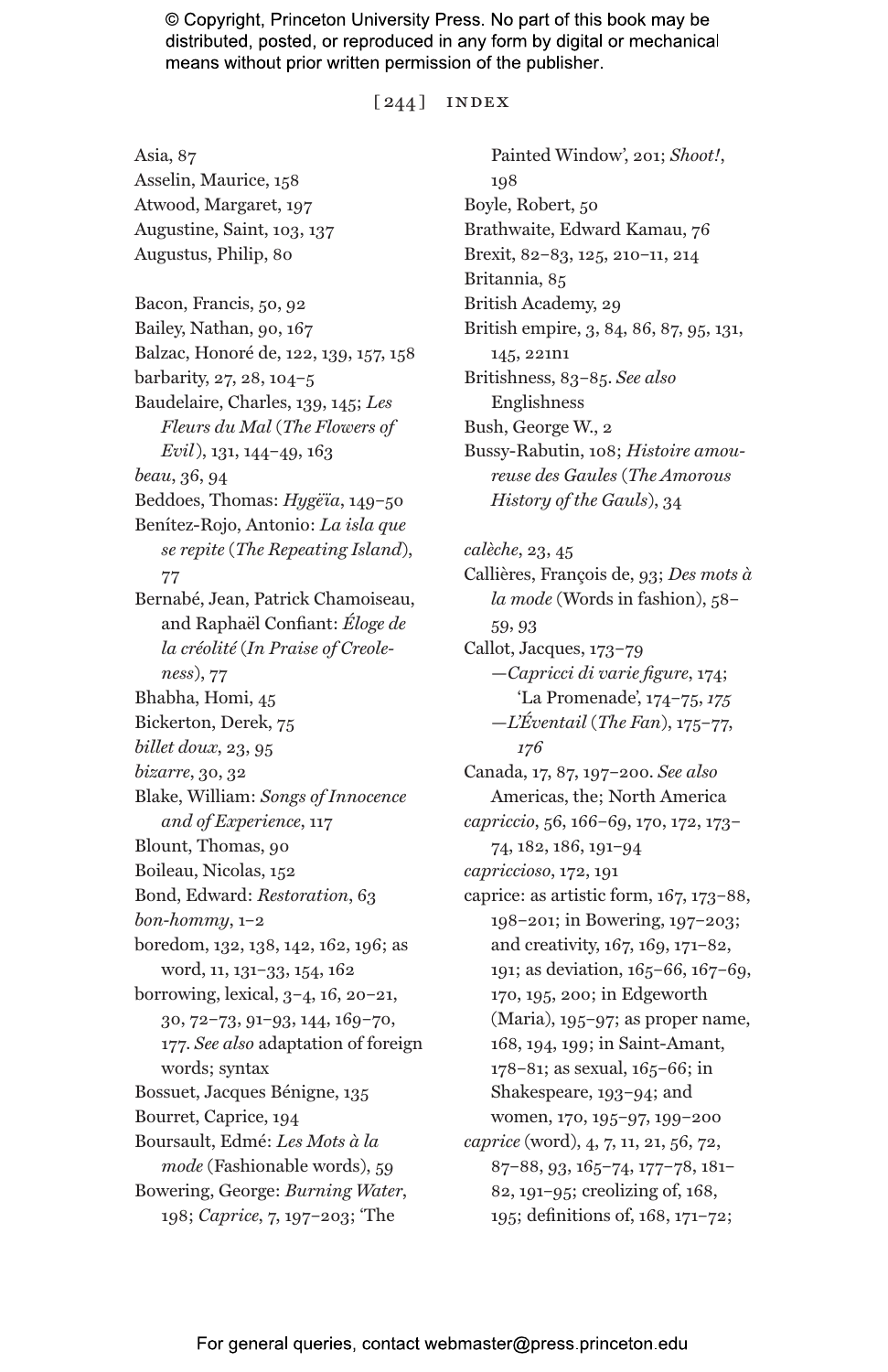Index [ 245 ]

and Frenchness, 166–67, 191–95; as Italian import into French, 56, 169–70, 177, 191, 193–94; positive and negative meanings of, 171–73, 195; synonyms of, 166, 191, 194 *capricho*, 166, 173, 191 *capricious*, 167, 191–92 Caribbean, the, 8, 73–77, 86, 87, 161 Cassin, Barbara: *Dictionary of Untranslatables*, 70–71 Casti, Giambattista: *Prima la musica e poi le parole* (Music first and then the words), 184, 185, 189 Castiglione, Baldassare: *Il libro del cortegiano* (*The Book of the Courtier*), 33 Catholicism, 19, 43, 80–81, 105; in France, 135, 140; in Ireland, 84, 151 *Chanson de Roland*, 80 Charles I, 19, 43, 80 Charles II, 4, 18–19, 29, 43, 48–50, 51, 80, 88 Chateaubriand, François-René de, 139–40, 143; *René*, 140–41 Cheyne, George: *The English Malady*, 146–47, 149 children, 102, 111, 170–71, 227n26 *choc*, 31 Christianity, 10, 84–85, 103–5, 108, 137–39, 140, 169. *See also* Catholicism; ennui: and Christian writing; fall stories; Huguenots; Protestants; Reformation, the Cibber, Colly: *The Comical Lovers; or, Marriage À-la-Mode*/*Court Gallantry; or, Marriage À-la-Mode*, 60–61 citizenship, 31, 211, 220n14 civility, 23–24, 32–33, 35, 38, 91, 109–10 Civil War, the (English), 18, 19, 43 class system, 79, 81, 85, 127–28, 129 *clinquant*, 30, 32

clothing, 17, 24, 47–50, 58, 104, 168. *See also* fashion Coles, Elisha, 90 Colley, Linda, 83–84 colonialism, 8–9, 74–78, 83–87, 104, 132, 154, 197–99 *concert*, 30, 32 *consommé*, 32 consumables, 24, 64 contact zones, 76–77, 198; Anglo-French, 12, 78, 87, 91, 133, 155, 195; in language, 144, 167 *conversation*, 3, 21 Corneille, Pierre, 53–54, 55, 179, 185; *L'Illusion comique* (*The Theatrical Illusion*), 177–78; *La Mort de Pompée*, 46 Cotgrave, Randle: *Dictionary of the French and English Tongues*, 89, 91–92, 166, 167 creativity, 7, 11, 88, 167, 169, 171, 182 *creole*, 74, 76 creoles (languages), 74–75 Creoles (people), 76 *créolité*, 76, 77 creolization, 8, 9, 12, 67–68, 73–79; *à l'anglaise*, 83, 85–88, 94, 195, 205, 209; Canadian, 198; and *caprice*, 168, 195; and *ennui*, 133, 143–46, 162; as word, 74–76 Cresswell, Julia, 172 cultural appropriation. *See*  appropriation culture, 67–69, 86, 88, 111–12, 116, 209; French, 24, 56–57, 111, 136, 209; perceived superiority of French, 93, 99, 129; questions of, 44, 51–52, 205; as word, 68, 69

Darlow, Mark, 185 Darwin, Erasmus: *Zoonamia*, 149 *defer*, 30, 32 Defoe, Daniel, 28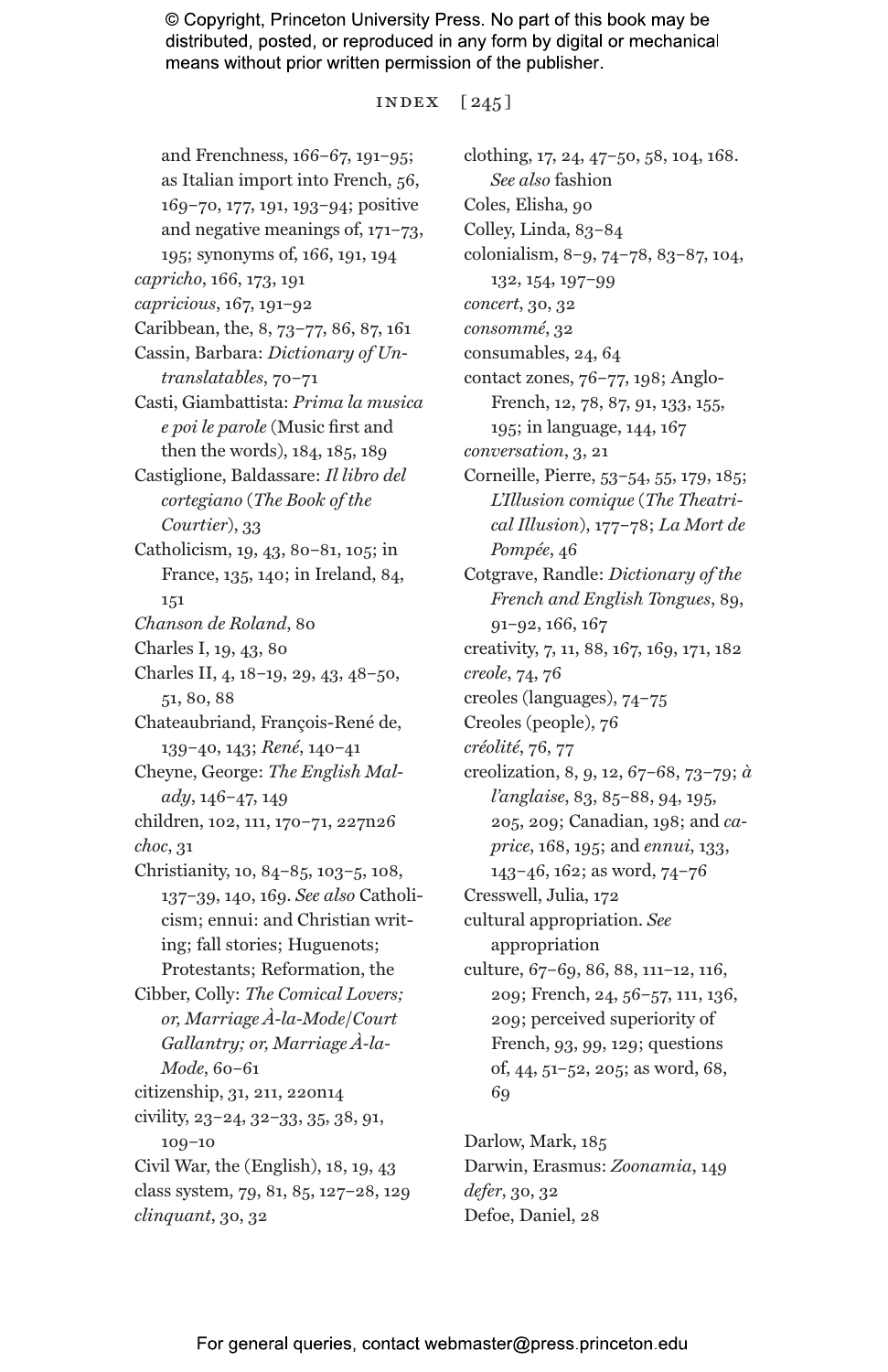[246] INDEX

Degas, Edgar, 158; *L'Absinthe*, 158 DeGraff, Michel, 75 Dekker, Thomas: *The Young Gallant's Academy* (with Samuel Vincent), 36 Dell, Henry: *The Frenchified Lady Never in Paris*, 61 Denis, Maurice, 158 denization, 212 dictionaries, 27–28, 30–31, 88–95 Diderot, Denis, 201; *Jacques le fataliste et son maître* (*Jacques the Fatalist and his Master*), 178 *divertissement* (diversion), 136–38 *double entendre*, 21, 95 *doux yeux*, 23 Dryden, John, 5, 47, 50–51, 57, 87 —and English Academy, 27–28 —Epilogue to Etherege's *The Man of Mode*, 40–41, 45 —*An Essay of Dramatick Poesie*, 52, 54–55 —*Marriage À-la-Mode*, 5–6, 24– 27, 51–52, 60–61; and *galanterie*, 32–34, 36; Melantha's French words in, 18, 20–25, 88, 99–102, 129, 165–67, 192 —as target of *Remarques*, 38, 51 Dublin, 46–47 *éclaircissement*, 21, 22, 23, 95 *éclat*, 95 Edgeworth, Maria, 132, 151–52, 153, 169; *Absentee, The*, 153; *Belinda*, 195–97; *Castle Rackrent*, 153; *Émilie de Coulanges*, 153; *Ennui*, 6–7, 144–45, 146, 149–54; *Essay on Irish Bulls* (with R. L. Edgeworth), 152; *Madame de Fleury*, 153; *Tales of Fashionable Life*,

Edgeworth, R. L., 151–52; *Essay on Irish Bulls* (with Maria Edgeworth), 152

153–54

educational privilege, 6, 19, 73, 168, 206–7 *effort*, 3, 30, 32 Elyot, Thomas: *The Governor*, 211–12 *embarras*, 21, 23 émigrés (people), 153, 175, 195. *See also* migrants; settlers émigrés (words), 4, 7, 10–11, 71–73, 169, 192, 205–9, 214; and the metaphor of words as people, 4, 31, 211–12 *emotion*, 30, 32 England, 57, 78–79, 80–85, 125 English, 3, 10–11, 19, 31, 50, 72–73, 82, 86, 91, 208–9, 211; as language of empire, 3, 9, 87, 95, 145; and prestige, 93, 145; as word, 219n5. *See also* Royal Society, the: committee of—for improving the English language English Academy (proposals for), 27–29

- Englishness, 44, 84–85, 221n1. *See also* Britishness
- ennui, 132, 135, 139, 152; in Baudelaire, 131, 144, 145–49; and *boredom*, 11, 131–33, 154, 162; in Chateaubriand, 139–40; and childhood, 227n26; and Christian writing, 131, 135, 137–39, 140, 143, 146; and class, 131, 145, 149, 155, 162, 195; creolizing of, 11, 133, 143–46; in Edgeworth (Maria), 144–45, 149–54; in Hendriks, 161– 64; in Pascal, 137–39; personification of, 131, 144, 148, 164; in Scudéry, 136–37; in Sickert, 155– 61; and *spleen*, 145, 146–48; in Staël, 139–43; and synonyms, 11, 139, 140, 144–45, 154–55, 162; and time, 134–35, 136, 160; and women, 136, 141, 142, 152, 196; in Woolf, 159–61; as word, 4, 11, 30, 72, 87–88, 95, 130–64, 211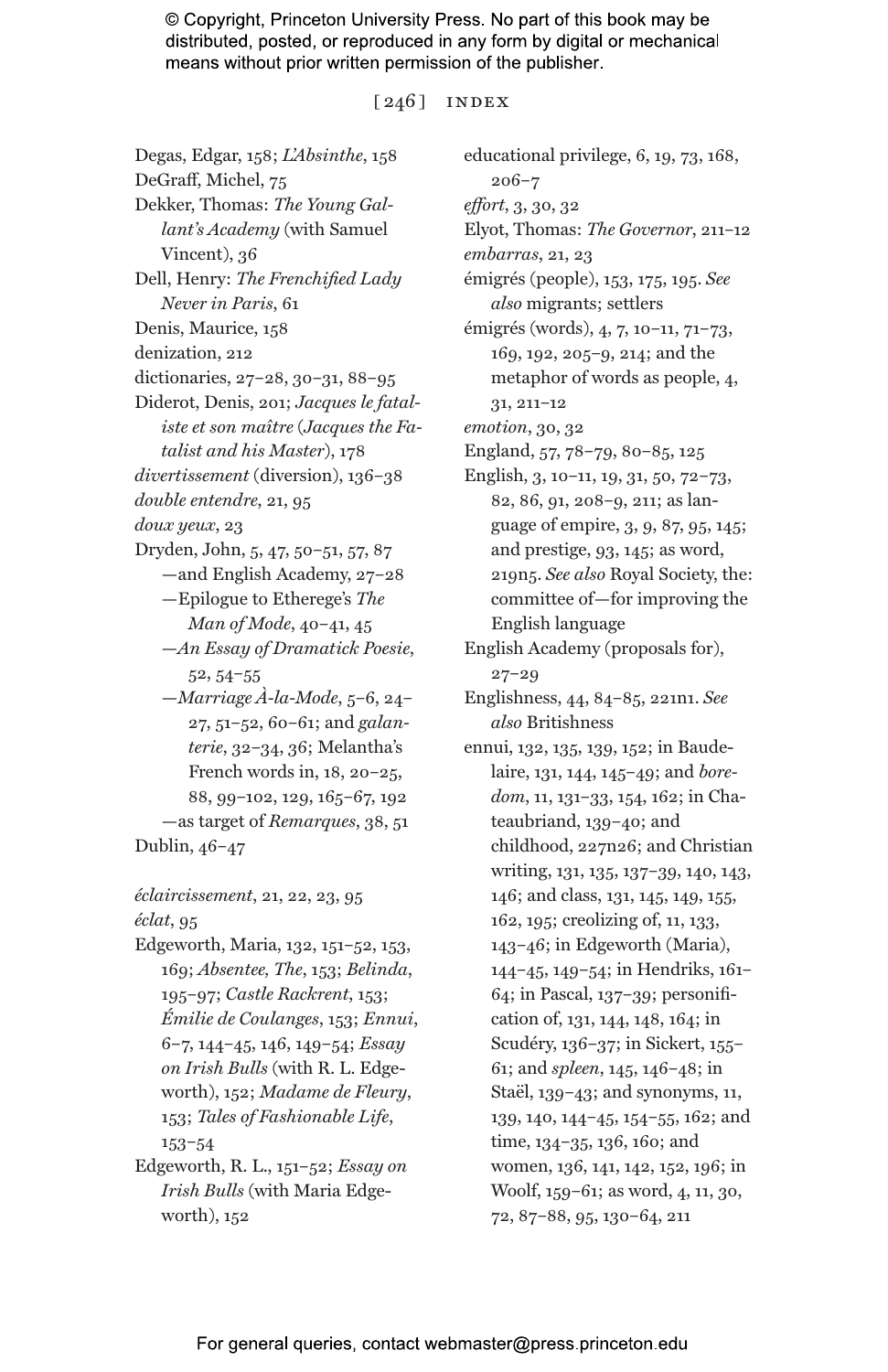Index [ 247 ]

*entour*, 30, 31 essay, the, 50, 155, 161, 177, 201 Estienne, Henri: *Deux Dialogues*  (Two Dialogues), 56, 170 Estienne, Robert: *Dictionaire francoislatin*, 133 Etherege, George —*The Man of Mode, or, Sir Fopling Flutter*, 18, 22–24, 45, 60; Dryden's Epilogue to,  $40-41$ ,  $45$ ; and gallantry, 32–33, 34, 36, 39–40, 45–46; revival and afterlives of, 62– 63 EU. *See* European Union Euripides, 53, 113 Europe, 8, 104, 124–25, 127, 140–41 European Union (EU), 82, 210 Evagrius of Pontus, 131, 138 Evelyn, John, 5, 28, 29–32, 73, 87, 88, 94, 130, 211; *Tyrannus, or the Mode*, 47–51 *façonnier*, 31 fall stories, 102–6, 110–12, 113, 117, 118; and Adam and Eve, 103–5, 108 *fancy*, 191 Faret, Nicolas, 33 fascination. *See* fear, loathing, and fascination fashion, 15–16, 17, 20, 23–24, 44, 46– 49, 57, 58–59 fashionable culture, 16, 59, 64, 111, 182 fear, loathing, and fascination, 10, 16, 17, 45, 57, 73, 87, 192 fiction, 53, 122, 178, 201. *See also* novel, the *fierté*, 23 Flaubert, Gustave, 122, 139, 157 Flecknoe, Richard: *The Damoiselles À la Mode*, 18, 25 Fletcher, John, 54

food and drink, 24, 45, 58, 64, 146, 168, 211; ice cream, 16–17, 64–65 foppery, 18, 27, 38–41, 45–47, 60 foreign, the, 17, 206, 210, 214 foreign-derived words. *See* émigrés (words) foreignness, 4, 10, 16, 102, 208–9 form, 174, 178–81, 185, 200–201 Fouquet, Nicolas, 33 France, 57, 78, 79–80, 87, 169 *freak*, 191, 192 French: and Britishness, 79–81, 83– 84; Anglo-American resistance to, 2–3, 82, 209–11, 214; civilizing influence of, 91; Italianization of, 56, 169–70; power of, 57; prestige of, 80, 93 'French Brexit Song, The' (Palmer, Young, and Melton), 210–11 Frenchification, 18, 23, 61, 82, 191 *Frenchman*, 16 Frenchness, 37, 44–45; of words, 2, 17, 109, 154, 166 French Revolution, the, 139–40, 151, 152, 153, 195 Fronde, the, 33 Furetière, Antoine: *Dictionaire universel*, 89, 103, 133–34, 169–70,

171–74, 178

*galanterie*: decorous and libertine modes of, 34–35, 39–40, 180; and French identity, 37; and #MeToo, 37; and *naïveté*, 102, 108; and sexuality, 34–37, 39; as sociocultural mode, 33–40, 53, 108, 136, 181, 183; in women, 36, 53; as word, 4, 23, 32–33, 35–38. *See also* gallantry *gallant*, 47 gallantry, 38–41, 46, 61, 137, 143, 168; language of,  $94-95$ ; as word  $36$ , 37. See also *galanterie Gallantry À-la-Mode* (anon.), 36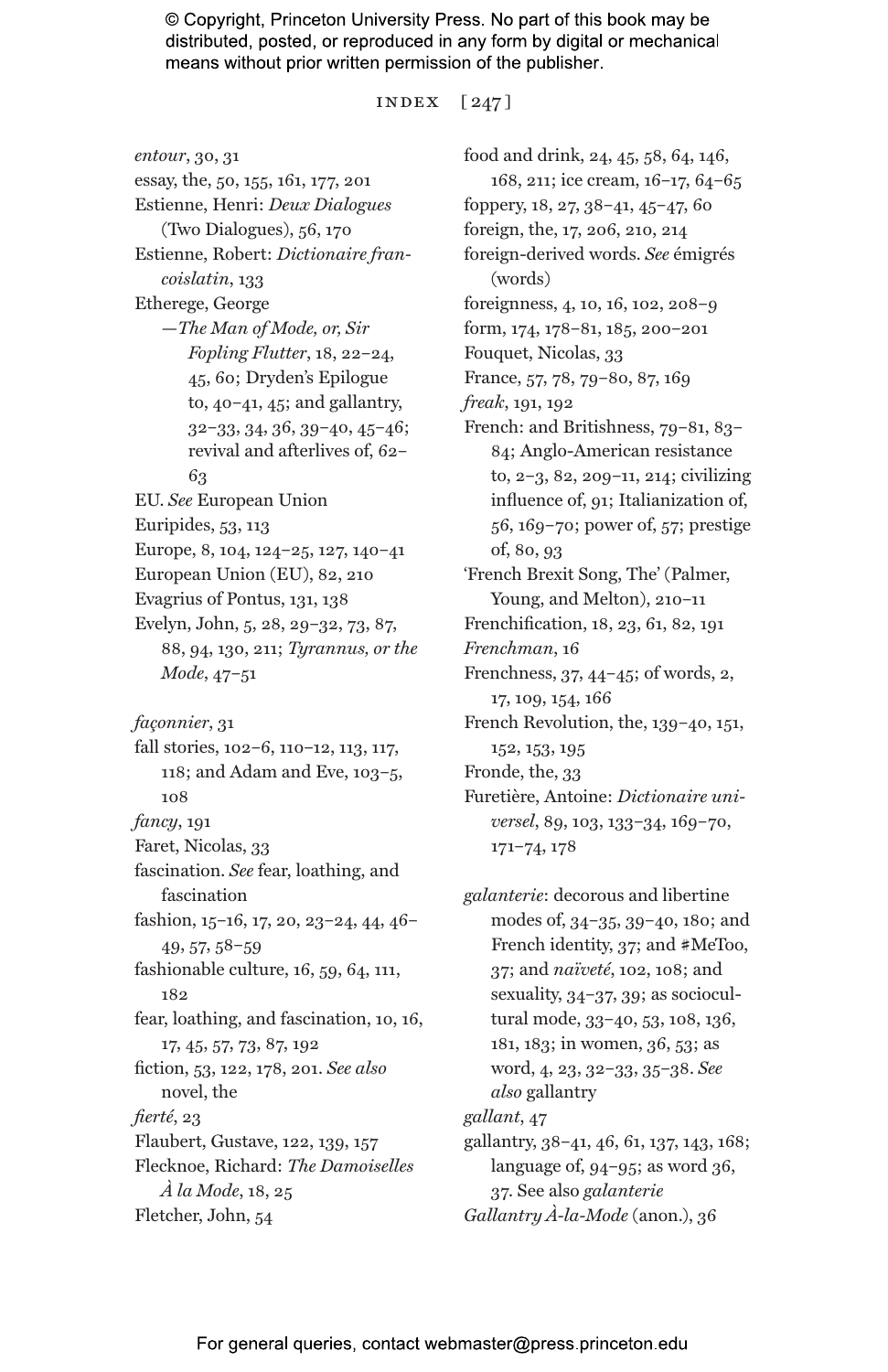#### [ 248 ] Index

Garrod, Raphaële, 70, 173 Gaunt, Simon, 88 gender, 34, 36–37, 53, 120, 168, 195, 199, 223n4. *See also* masculinity; sex and sexuality; women genre, 52, 53–54, 113, 178, 199 gentleman, the, 37–38, 40, 46, 47, 121, 131, 145, 149–52; and the stiff upper lip, 127 *Gentleman's Journal, The*, 37 German, 7, 16, 110–11, 143, 182, 206, 208–9 Gikandi, Simon, 85 Glanvill, Joseph: *Scepsis Scientifica*, 167 Glissant, Édouard, 9, 74–78 globalization, 74, 76, 77, 194 Gluck, Christoph von, 184–85, 188; *Iphigenia in Aulis*, 184 Goethe, Johann Wolfgang von, 113, 115–16; *The Sorrows of Young Werther*, 116 Goldsmith, Elizabeth C., 137 Goya, Francisco, 177 Grace, Sherrill, 198 Gracián, Baltasar, 170 *grand ballet*, 23 Great Britain, 84–85. *See also* Britishness; United Kingdom Greene, Roland, 70 Hall, Stuart, 9, 75–78, 85–86, 161, 223n15 Hammond, Nicholas, 139 Hammond, Paul, 51 Hare, John, 82, 85, 210 Hendriks, A. L. (Michael Arthur Lemière), 133, 161–62; *To Speak Simply*, 155, 161–64 Henrietta Maria, 19, 43

Hill, Christopher, 81, 82 *Hobson-Jobson* (dictionary), 90 Hogarth, William: *Marriage À-la-Mode*, 61–62, *62*

*hogo*, 45 Homer, 113 Howard, James: *The English Mounsieur*, 36 Howell, James: editions of Cotgrave's dictionary, 89, 91–92 Huarte de San Juan, Juan, 172, 181, 191 Huguenots, 20, 24 Hundred Years War, 80

identity, 6, 16, 65, 84, 86; British, 43, 83–85; Caribbean, 74, 76–77, 161–62; English, 42–43, 44, 50, 80, 84–85; French, 33, 37, 56; Irish, 43, 151 *ideology*, 69, 72 imitation, 44–46, 49, 50, 52, 55–56, 57; of nature, 112, 114. *See also* appropriation; mimicry impressionism, 157, 161 Indian English, 90, 94–95, 132 inequality, 7, 73–74, 77, 81, 87, 195 ingenuity, 172–73, 179; as word, 70. *See also* wit *intrigue*, 3, 23 invention, 172–82, 191–92 Ireland, 7, 19–20, 46–47, 84–85, 87, 149, 151–54 Irish English, 118, 150, 191 Italianization: of English language and culture, 30–31, 36, 166–67, 191, 193; of French language and culture, 56, 169–70, 177, 191 Italy, 141–42

James VI and I, 19, 43, 80 Jankélévitch, Vladimir: *L'Aventure, l'Ennui, le Sérieux* (Adventure, ennui, and seriousness), 134–35, 136, 160 Jeffreys, Stephen: *The Libertine*, 63 Jerome, Saint, 131 Johnson, Boris, 83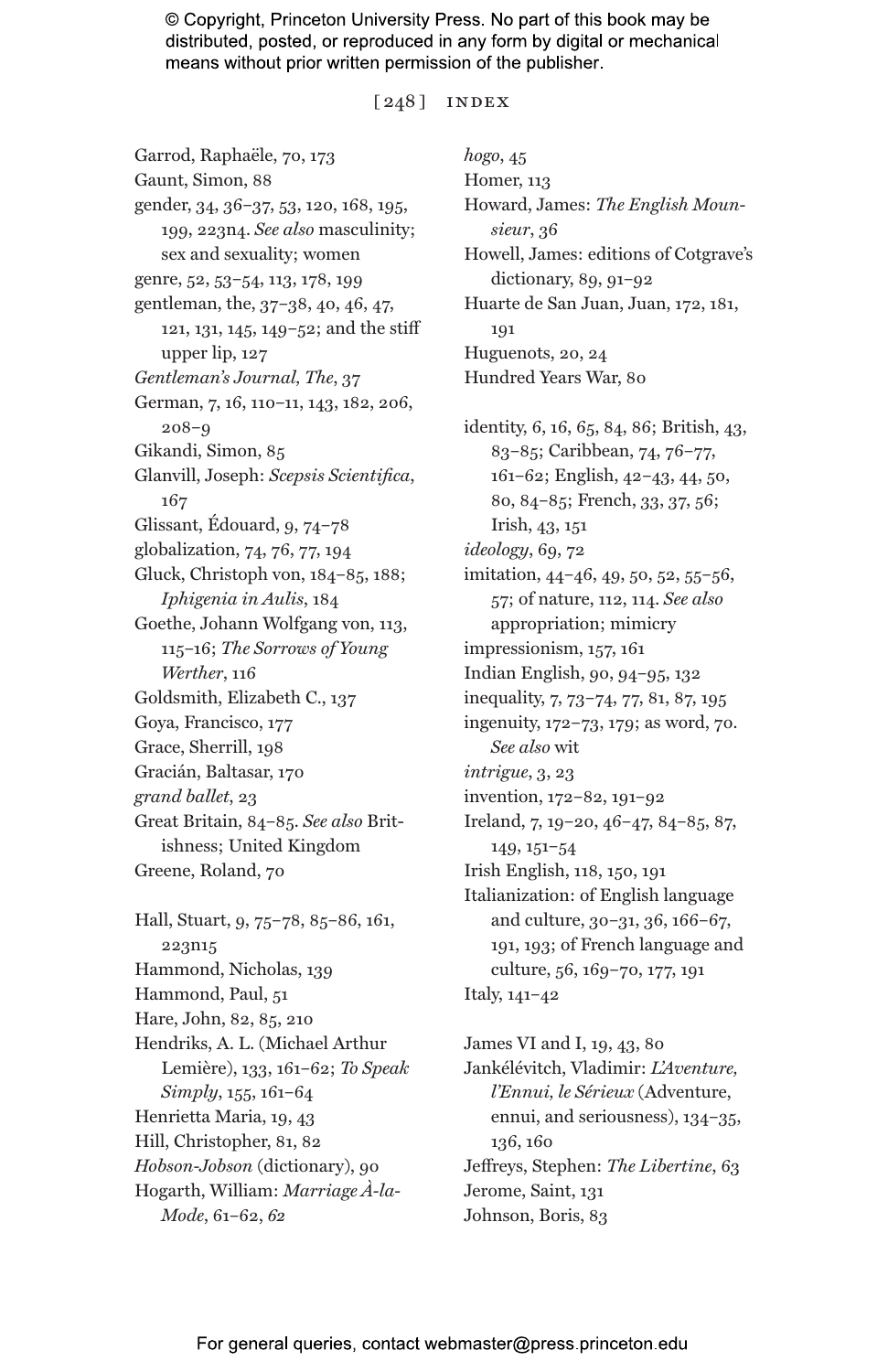Index [ 249 ]

Johnson, Samuel: *Dictionary*, 90, 92–95, 167, 191 Jonson, Ben, 54 Joyce, James, 122 Kennaway, James, 125; *Some Gorgeous Accident*, 126 Kennaway, Susan, 125; *The Kennaway Papers*, 125–26 Kenny, Neil, 70 Kerrigan, John, 83, 219n5 Kersey, John, 90 keywords, 9, 12, 67–73, 95, 100, 135, 160, 168 *kickshaw*, 45 Kleist, Heinrich von, 113 Klopstock, Friedrich, 113 Krauss, Clemens: *Capriccio*, 182–90 Kristeva, Julia, 37 Kuhn, Reinhard, 143–44, 148, 226n4 Lafayette, comtesse de: *La Princesse de Clèves*, 53 La Fontaine, Jean de, 33, 135; *Contes et nouvelles* (*Tales*), 34–35; *Fables*, 34–35 Laforgue, Jules, 139 Lamartine, Alphonse de, 139 language, 5, 10–11, 67–69, 92–93, 158, 160, 205–7 language change, 5, 23, 30–31, 68– 69, 75, 211 language contact, 7, 11, 16, 23, 74–75, 78, 87, 211. *See also* contact zones: in language Latin, 51, 79, 100, 103, 133, 172, 191, 211 La Varenne, Pierre François de: *Le Cuisinier françois* (*The French Cook*), 58 law, sumptuary, 48, 49 Le Carré, John (David Cornwell), 110, 117, 124–27; *Agent Running in the Field*, 125; *A Legacy of* 

*Spies*, 125; *The Naive and Sentimental Lover*, 6, 117–24, 125–29; *A Perfect Spy*, 126–27 Leopardi, Giacomo, 135 Lestringant, Frank, 105 lexicography. *See* dictionaries *Libertine, The* (film), 63 literature, 50, 53, 143, 146, 177, 194– 203. *See also* music: words and; painting: and writing; poetry *Little Miss Sunshine* (film), 65–66, *66* loathing. *See* fear, loathing, and fascination Loftis, John, 100–101 London impressionism, 157, 161 London society, 5, 24, 36, 38–39, 46–47 Longfellow, Henry Wadsworth, 145 Louis XIV, 18, 20, 57, 93, 136–37 Lucretius, 105 Lycurgus, 106 Macaulay, Thomas, 17

Mac Carthy, Ita: *Renaissance Keywords*, 70 *maggot*, 191–92 *mal du siècle*, 139, 140 Mallarmé, Stéphane, 139 Mann, Thomas, 122 manners, 19, 33, 38, 45, 137, 170; comedies of, 6, 40, 60–61, 117 Marcaida, José Ramón, 70, 173 Marin, Louis, 177, 181 Marr, Alexander, 70, 173 marriage, 27, 38, 152, 195–96; à la mode, 59–64 masculinity, 36–37, 48, 120–22, 128 mastery, 45–46, 77 *maturitie*, 211 Melton, Maxim, 210–11 Mendies, John: *Abridgment of Johnson's Dictionary, English and* 

*Bengali*, 90, 94–95, 132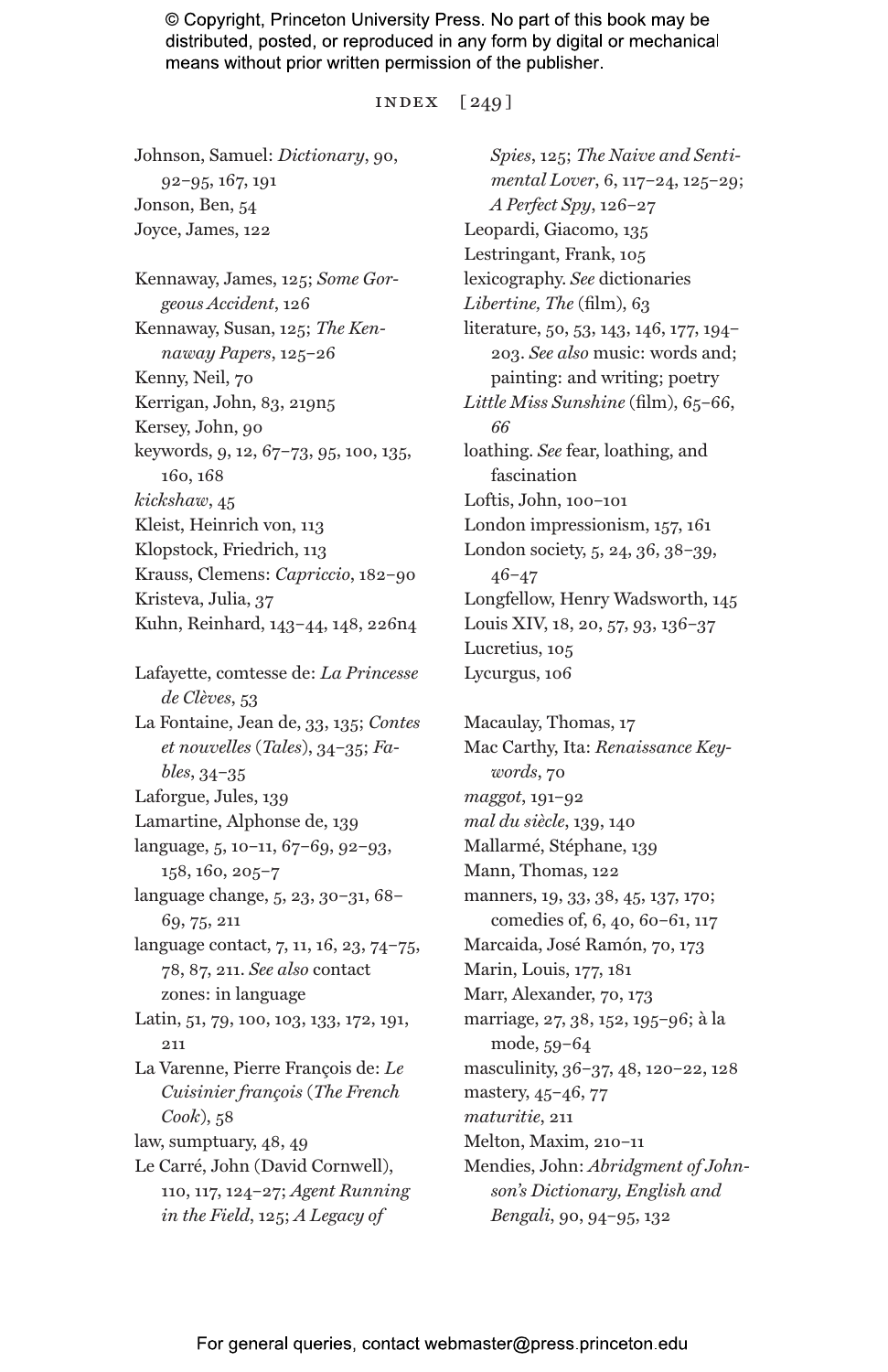[ 250 ] Index

*naïf*, 101, 103, 108, 109

middle-class manners, 6, 23, 121, 129, 131, 195 Miège, Guy: *A New Dictionary, French and English*, 89, 91–92 migrants, 210–14. *See also* settlers Milne, A. A.: *Winnie-the-Pooh*, 1–2, 205 Milton, John, 113; *Paradise Lost*, 103 mimicry, 27, 45, 63. *See also* imitation *mine*, 49 *mode*, 16, 47–49, 66. See also *à la mode*; fashion modern, the, 40, 57–66, 70. *See also*  Quarrel of the Ancients and Moderns Molière (Jean-Baptiste Poquelin), 33, 40, 54, 113, 135; *Le Bourgeois Gentil-homme* (*The Cit Turned Gentleman*), 27; *Le Cocu imaginaire*, 18; *L'École des Femmes*  (*The School for Wives*) and *Critique*, 182–83; *Les Précieuses ridicules* (*The Conceited Ladies*), 25; translations and adaptations of, 17–18, 25–27, 51, 222n14 *monde*, 21, 71, 95, 143 *monsieur*, 36 Montaigne, Michel de, 51, 107–8 —*Essais*, 106–7, 135, 177; 'Des Cannibales' ('Of Cannibals'), 104–6; 'Des loix somptuaires' ('Of Sumptuary Laws'), 49–50 Motteux, Peter Anthony, 37 multilingualism, 6–7, 19, 22, 50–51, 71, 73, 86, 143, 166–68. *See also* creolization; language; translingualism Munday, Anthony, and Henry Chettle: *Sir Thomas More*, 212–14 music, 167, 173–74, 181–83, 185, 188; words and, 183–87. *See also* opera Myers, Mitzi, 151, 152

Naipaul, V. S., 161–62 *naïve*, 7, 20–21, 99–100, 101–2, 109; in German, 110 naïve, the: in Le Carré, 117–21, 128– 29; in Schiller, 110–17. *See also* naïveté naïveté, 104–8, 110, 117, 128–29, 135. *See also* naïve, the *naïveté* (word), 4, 20, 22, 32, 72, 87– 88, 99–100, 109, 128–29, 130, 211; positive and negative meanings of, 101, 103, 110, 106–7, 108; used of subjects and objects, 11, 101–2, 110 *naivety*, 109 nationalism, 84, 86, 208, 210 nature, 110–15, 117, 140, 167, 181 *naturel*, 103 Nazis, the, 189–90 Nicole, Pierre, 135 nobility, the, 23, 33, 39, 87, 91, 131. *See also* aristocracy, the Norman (language), 18, 79, 80, 82, 86–87, 208–9, 210 Norman conquest, the, 8, 79–81, 205 Normandy, 80 Norman Yoke, the, 81–83, 92 North America, 16–17, 87, 200. *See also* Americas, the; Canada; United States of America nostalgia, 188 novel, the, 53, 144, 154, 201. *See also* fiction Nuttall, A. D., 193 *OED*. See *Oxford English Dictionary*

Ondaatje, Michael, 197 Oosterhoff, Richard, 70, 173 opera, 184–88, 190 Ovid, 113 Owenson, Sydney, 154 *Oxford English Dictionary* (*OED*), 90 Ozouf, Mona, 37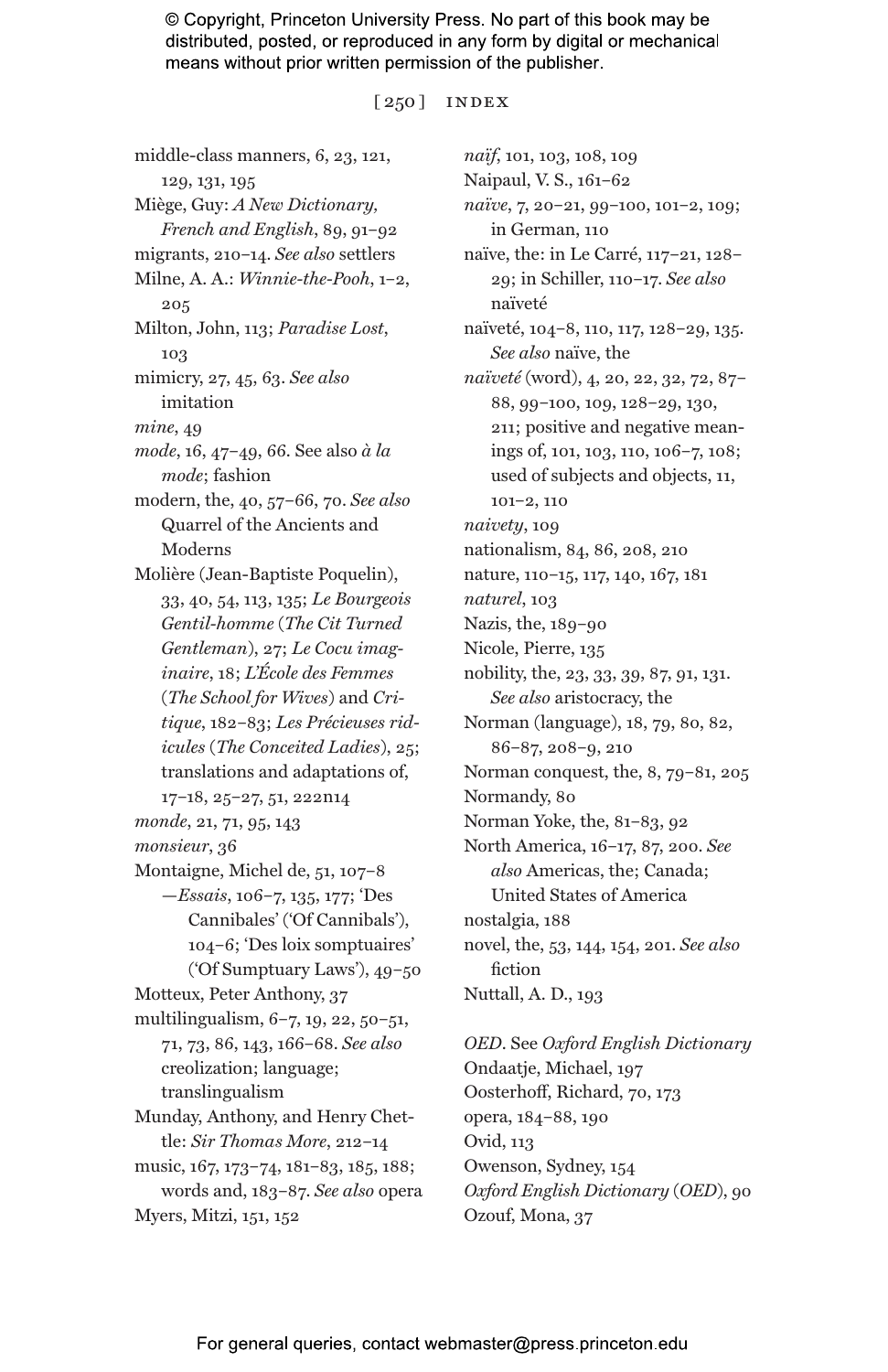Index [ 251 ]

painting, 155, 167, 173, 181–82, 187; and writing, 158–60 Palmer, Amanda, 210–11 Paris: opera and, 182, 184–85; power transferred to, 57, 169 Pascal, Blaise, 107–8, 135, 146, 163; *Pensées*, 137–39 patriotism, 55, 85, 87, 153 Pearson, Roger, 139–41, 143 Pepys, Samuel, 28, 36 Philips, Katherine: *Pompey*, 46 Phillips, Edward: *New World of Words*, 16, 90, 167 Philological Society of London, 90 philosophy, 70, 106, 107, 134–35 Piccinni, Niccolò, 184–85 Plato, 106 Poe, Edgar Allan, 145 poetry, 111–16, 139–42, 147–48, 178– 81; and other arts, 155, 160, 167, 173, 181–82, 187, 201 politeness, 32; as word, 37 power, 33–34, 129, 168, 200; asymmetries of, 7, 73–74, 76–77, 79, 81, 86, 154, 195; blocs of, 208, 210; cultural and imperial, 56–57, 169; language and, 92–93 Prætorius, Michael, 173–74, 198–99 Pratt, Mary Louise, 76 pronunciation, 4, 21–22, 46, 95, 109, 166, 212 Protestants, 19–20, 43, 84, 151. *See also* Huguenots Quarrel of the Ancients and Moderns, 52–56, 57, 113, 136, 169, 173, 177, 184 Racine, Jean, 53 Radcliffe, Ann, 154 Rawlins, Tom: *Tom Essence: or, The Modish Wife*, 18

Reformation, the, 20, 43

refugees, 19–20, 210 religion. *See* Christianity *Remarks upon Remarques*, 38, 44 *Remarques on the Humours and Conversations of the Town*, 38, 44, 51 Restoration, the, 18–20, 23, 42, 44 Rhodes, David Stuart, 100–101 Richelet, Pierre-César: *Dictionnaire françois*, 89, 108 Richelieu, Cardinal, 27, 28, 29 *ridicule*, 21, 22 Robin Hood, 81 Rochester, 2nd Earl of (John Wilmot), 59–60, 61, 63 Rome, 31, 51, 141, 180, 207, 211 Ronsard, Pierre de: 'Je ne sçaurois aimer autre que vous' (I could not love another, only you), 186 Rosa, Salvator, 177 Rosand, David, 173–74 Rousseau, Jean-Jacques, 114–15 Roy, Arundhati: *The Ministry of Utmost Happiness*, 132 Royal Society, the, 29, 50; committee of—for improving the English language, 28, 29–30, 47, 211 Saint-Amant, Marc Antoine de Gé-

rard sieur de, 173, 178–81; *Albion*, 180; 'Le Passage de Gibraltar' (Passing through Gibraltar), 179– 80; *La Rome ridicule* (Risible Rome), 180 Salieri, Antonio, 184 Schiller, Friedrich —*Über naive und sentimentalische Dichtung* (*On the Naïve and Sentimental in Literature*), 6, 110–17; in Le Carré, 118–20, 127–28, 226n35; in other writers and composers, 127–28 Scott, Joan, 37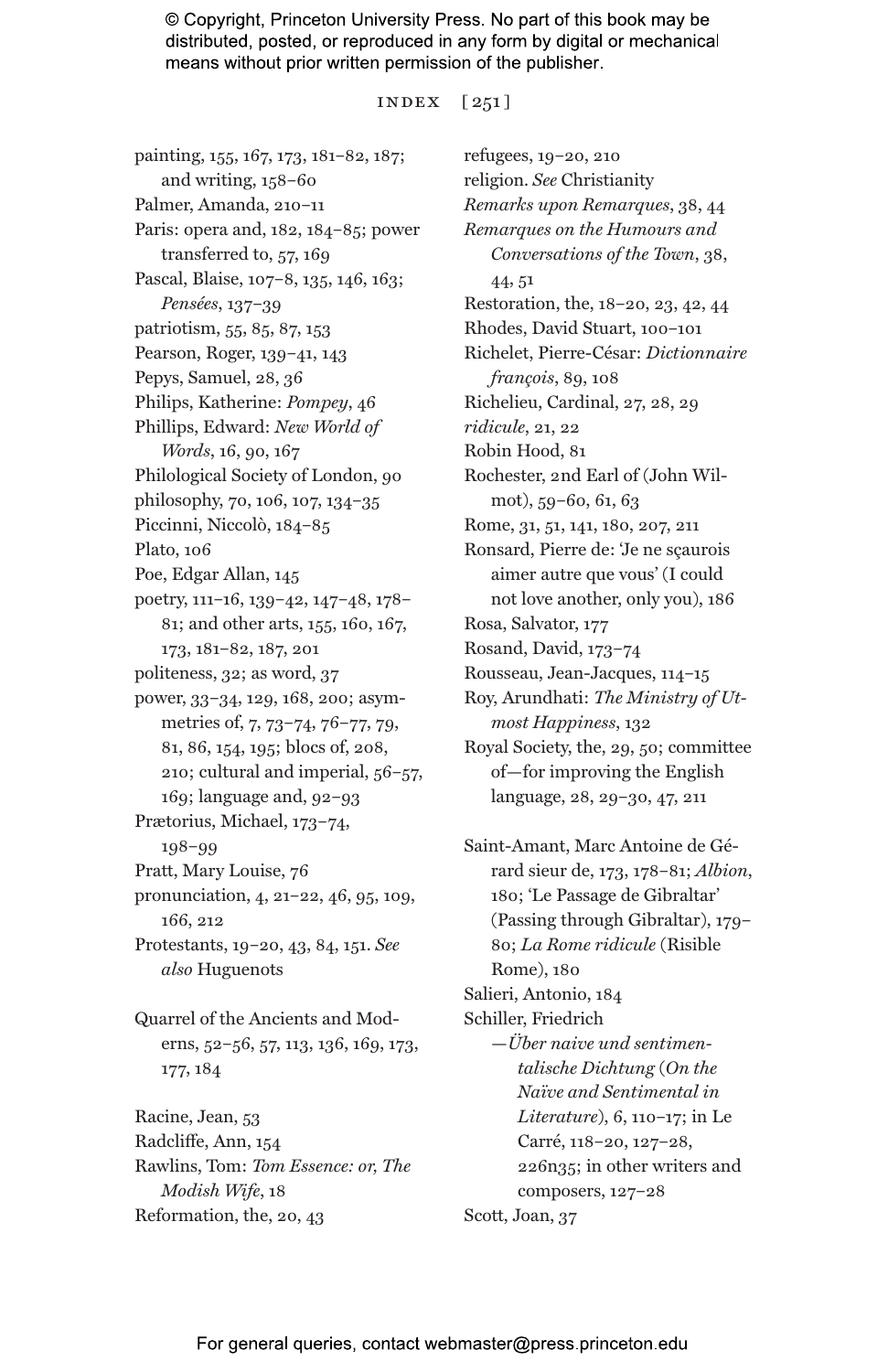[ 252 ] Index

Scudéry, Madeleine de, 27, 33–34, 51, 53, 135 —*Artamène, ou le Grand Cyrus*  (*Artamenes, or The Grand Cyrus*), 25 —*Conversations nouvelles*, 137; 'De l'ennui sans sujet' (On causeless ennui), 136–37 secularism, 107, 135, 140 seduction, 35, 36–37, 39, 121, 186, 206. *See also* sex and sexuality *sentimental*, 111 sentimental, the, 110–17, 117–21, 128–29 settlers, 19–20, 24, 31, 76, 200, 212 sex and sexuality, 34, 40, 61, 71, 165– 66, 213. *See also* seduction Shakespeare, William, 54, 80, 92, 113, 135; *All's Well That Ends Well*, 193–94; *Sir Thomas More*, 212–14 Sherwood, Robert, 89 Sickert, Walter, 132, 157–58; *Ennui*, 155–61, *156*, 164; 'The Language of Art', 158–59 slaves and the slave trade, 74, 76, 78– 79, 83, 85 social hierarchy, 6, 19, 23, 33, 47, 58– 59, 87, 129 society, 39, 67–69, 88, 100, 135–36, 142, 146; questions of, 44, 205 speech, manner of, 46, 58. *See also* pronunciation *spleen*, 145–47 Staël, Germaine de, 139–40, 144, 154; *Corinne ou l'Italie*, 140–43 Stendhal (Marie-Henri Beyle), 139 Sterne, Laurence, 178, 201; *Tristram Shandy*, 178 Strauss, Richard, 188, 189–90; *Capriccio*, 182–90; *Krämerspiegel*, 186, 187; *Die schweigsame Frau* (*The Silent Woman*), 189

Sunderland, 2nd Earl of (Robert Spencer), 28 *svelte*, 32 *svelto*, 32, 211 Swift, Jonathan, 28, 154 syntax, 21, 50–51. *See also* borrowing, lexical Tassoni, Alessandro: *La secchia rapita* (The stolen bucket), 180 theatre, 38, 53–54, 177–78, 182; musical, 184. *See also* opera Tiepolo, Giovanni Battista, 177 Tiepolo, Giovanni Domenico, 177 time, 134–35, 136, 160 translation, 4, 11, 21, 70–72, 186; between media (*see* arts, the: dialogue between). *See also* émigrés (words); untranslatables *translatio studii* and *translatio imperii*, 56–57 translators, 17–18, 46, 92 translingualism, 8–9, 11–12. *See also*  multilingualism travel (foreign), 19, 41, 149 *tréma*, 109 Trump, Donald, 125, 210 United Kingdom (UK), 3, 82–83, 210 United States of America (USA), 3,

17, 65, 76, 145, 210, 214. *See also* Americas, the; North America untranslatables, 70–71. *See also*  translation

*valet de chambre*, 95 Van Herk, Aritha, 199 Verlaine, Paul, 139 Viala, Alain, 34, 37 Vincent, Samuel: *The Young Gallant's Academy* (with Thomas Dekker), 36 Voiture, Vincent, 181